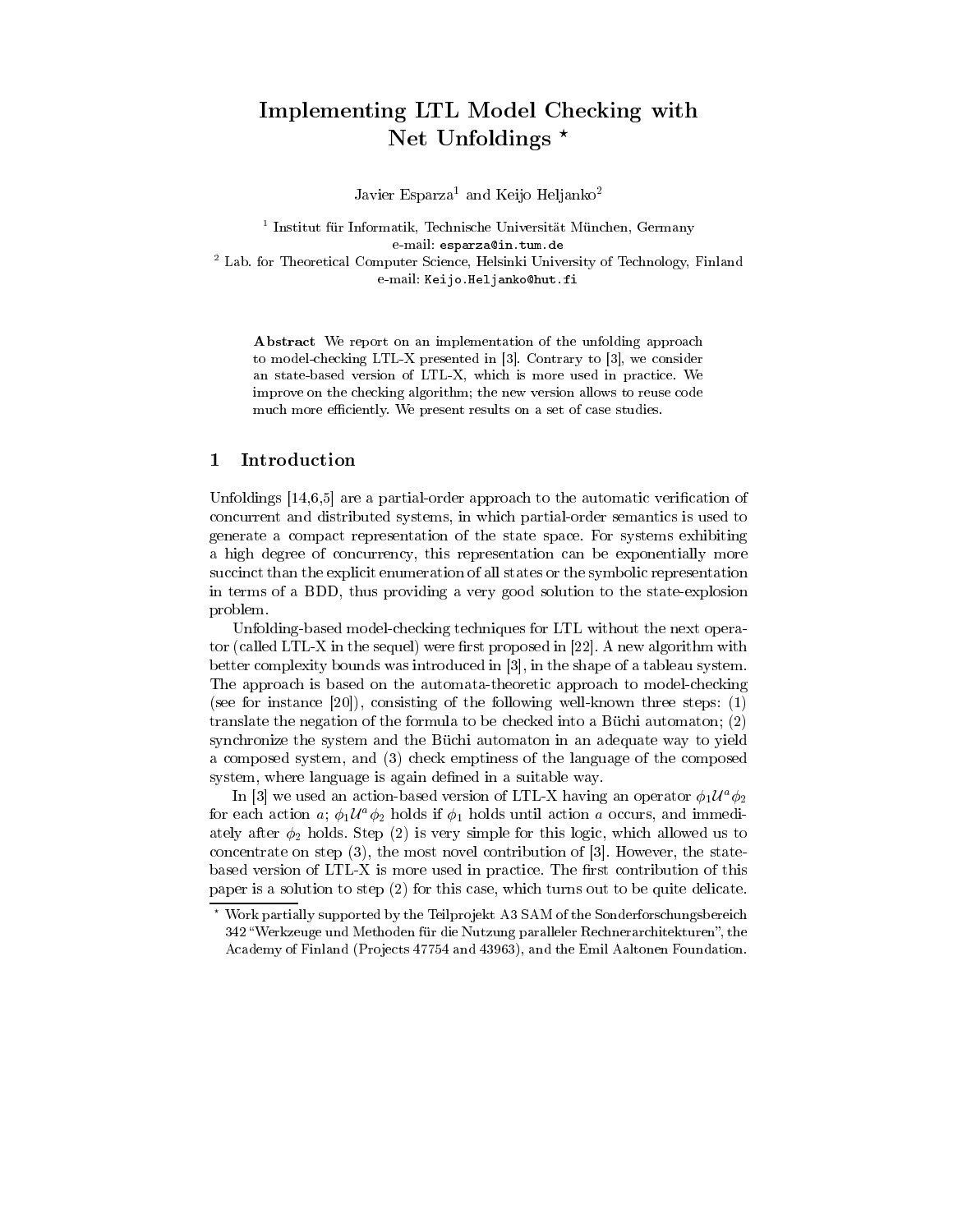The second contribution of this paper concerns step (3). In [3] we presented a two-phase solution; the first phase requires to construct one tableau, while the second phase requires to construct a possibly large set of tableaux. We propose here a more elegant solution which, loosely speaking, allows to merge all the tableaux of [3] into one while keeping the rules for the tableau construction simple and easy to implement.

The third contribution is an implementation using the smodels NP-solver [18], and a report on a set of case studies.

The paper is structured as follows. Section 2 contains basic definitions on Petri nets, which we use as system model. Section 3 describes step (2) above for the state-based version of LTL-X. Readers wishing to skip this section need only read (and believe the proof of) Theorem 1. Section 4 presents some basic definitions about the unfolding method. Section 5 describes the new tableau system for (3), and shows its correctness by proving it equivalent to the tableau of [3]. Some optimizations are also discussed. Section 7 reports on the implementation and case studies, and Section 8 contains conclusions.

### 2 Petri nets

A net is a triple  $(P, T, F)$ , where P and T are disjoint sets of places and transitively, respectively, and it is a function (P  $\rightarrow$  )  $\rightarrow$  (P  $\rightarrow$  )  $\rightarrow$  )  $\rightarrow$  ) is a function of  $\rightarrow$ and transitions are generically called *nodes*. If  $F(x, y) = 1$  then we say that there is an *arc* from x to y. The preset of a node x, denoted by  $\bullet x$ , is the set  $\{y \in P \cup I \mid F(y, x) = 1\}$ . The posiset of x, denoted by x, is the set  $\{y \in P \cup T \mid F(x, y)=1\}$ . In this paper we consider only nets in which every transition has a nonempty preset and a nonempty postset.

A marking of a net  $(P, T, F)$  is a mapping  $P \to \mathbb{N}$  (where  $\mathbb N$  denotes the natural numbers including 0). We identify a marking  $M$  with the multiset containing  $M(p)$  copies of p for every  $p \in P$ . For instance, if  $P = \{p_1, p_2\}$  and  $M(p_1)=1, M(p_2)=2,$  we write  $M = \{p_1, p_2, p_2\}.$ 

A marking *M enables* a transition  $\iota$  if it marks each place  $p \in \iota$  with a token, i.e. if  $M(p) > 0$  for each  $p \in \iota$ . If  $\iota$  is enabled at  $M$ , then it can  $\mu r$  or *occur*, and its occurrence *leads to* a new marking  $M'$ , obtained by removing a token from each place in the preset of  $t$ , and adding a token to each place in its postset; formally,  $M'(p) = M(p) - F(p, t) + F(t, p)$  for every place p. For each transition t the relation  $\xrightarrow{t}$  is defined as follows:  $M \xrightarrow{t} M'$  if t is enabled at  $M$  and its occurrence leads to  $M'$ .

A 4-tuple  $\Sigma = (P, T, F, M_0)$  is a net system if  $(P, T, F)$  is a net and  $M_0$  is a marking of  $(P, T, F)$  (called the *initial marking* of  $\Sigma$ ). A sequence of transitions  $\sigma = t_1t_2...t_n$  is an *occurrence sequence* if there exist markings  $M_1, M_2, ...,$  $M_n$  such that

$$
M_0 \xrightarrow{t_1} M_1 \xrightarrow{t_2} \dots M_{n-1} \xrightarrow{t_n} M_n
$$

 $M_n$  is the marking reached by the occurrence of  $\sigma$ , which is also denoted by  $M_0 \stackrel{\sigma}{\longrightarrow} M_n$ . A marking M is a reachable marking if there exists an occurrence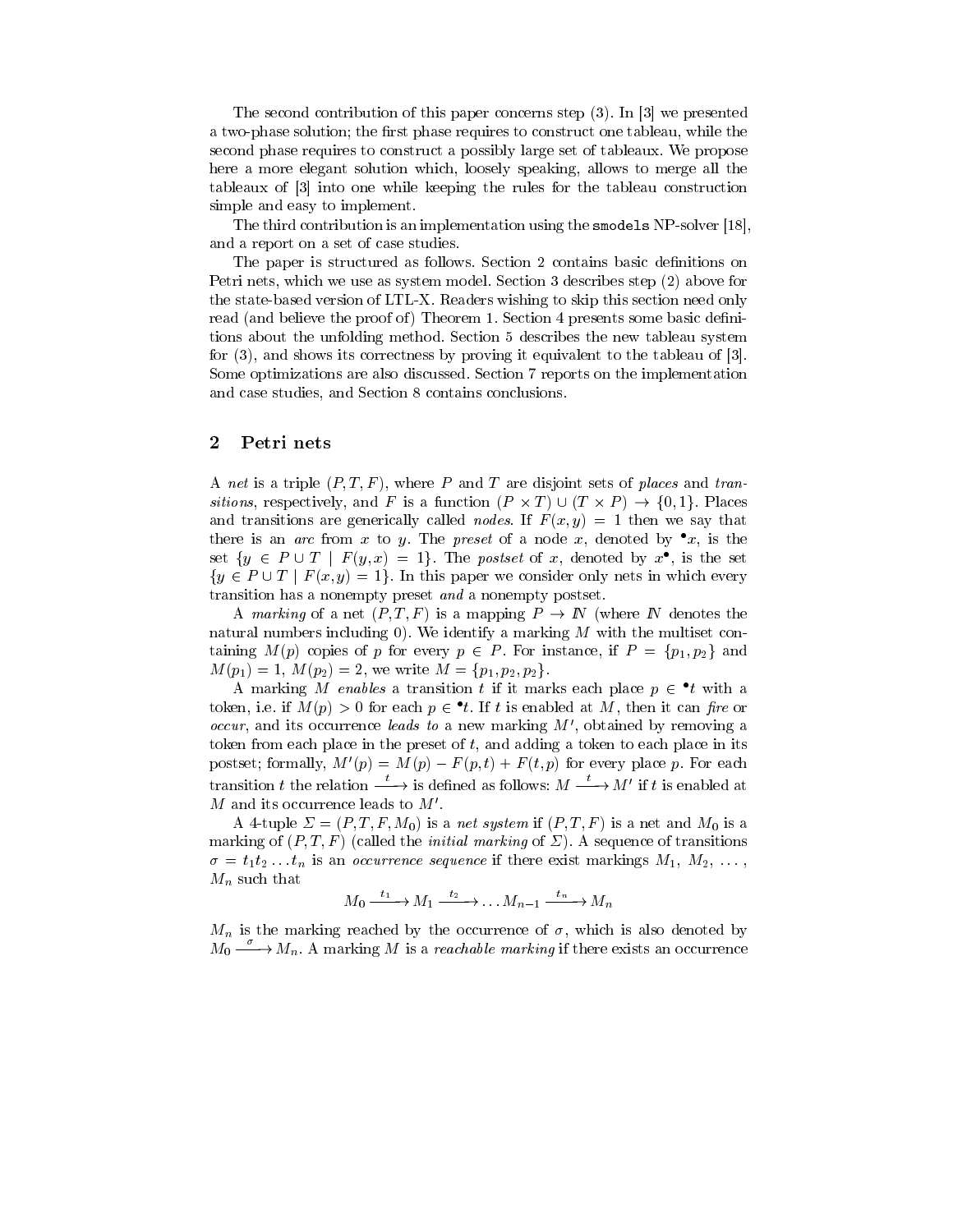sequence  $\sigma$  such that  $M_0 \stackrel{\sigma}{\longrightarrow} M$ . An *execution* is an infinite occurrence sequence starting from the initial marking. The reachability graph of a net system  $\Sigma$  is the labelled graph having the reachable markings of  $\Sigma$  as nodes, and the  $\longrightarrow$  relations (more precisely, their restriction to the set of reachable markings) as edges. In this work we only consider net systems with finite reachability graphs.

A marking M of a net is n-safe if  $M(p) \leq n$  for every place p. A net system  $\Sigma$  is *n*-safe if all its reachable markings are *n*-safe. Fig. 1 shows a 1-safe net system.



Figure 1. The net system  $\varSigma$ 

Labelled nets. Let  $\mathcal L$  be an alphabet. A labelled net is a pair  $(N, l)$  (also represented as a 4-tuple  $(P, T, F, l)$ , where N is a net and l:  $P \cup T \rightarrow \mathcal{L}$  is a labelling function. Notice that different nodes of the net can carry the same label. We extend l to multisets of  $P \cup T$  in the obvious way.

For each label  $a \in \mathcal{L}$  we define the relation  $\xrightarrow{a}$  between markings as follows:  $M \stackrel{a}{\longrightarrow} M'$  if  $M \stackrel{t}{\longrightarrow} M'$  for some transition t such that  $l(t) = a$ . For a finite sequence  $w = a_1 a_2 \ldots a_n \in L^*$ ,  $M \stackrel{\sim}{\longrightarrow} M'$  denotes that for some reachable markings  $M_1, M_2, \ldots, M_{n-1}$  the relation  $M \xrightarrow{1} M_1 \xrightarrow{2} M_2 \ldots M_{n-1} \xrightarrow{2} M'$ holds. For an infinite sequence  $w = a_1 a_2 \ldots \in \mathcal{L}^{\omega}, M \longrightarrow$  denotes that  $M \xrightarrow{a_1} M_1 \xrightarrow{a_2} M_2 \dots$  holds for some reachable markings  $M_1, M_2 \dots$ .

The reachability graph of a labelled net system  $(N, l, M_0)$  is obtained by applying l to the reachability graph of  $(N, M_0)$ . In other words, its nodes are the set

 $\{l(M) \mid M$  is a reachable marking}

and its edges are the set

 $\{l(M_1) \xrightarrow{\cdots} l(M_2) \mid M_1 \text{ is reachable and } M_1 \xrightarrow{\cdots} M_2 \}.$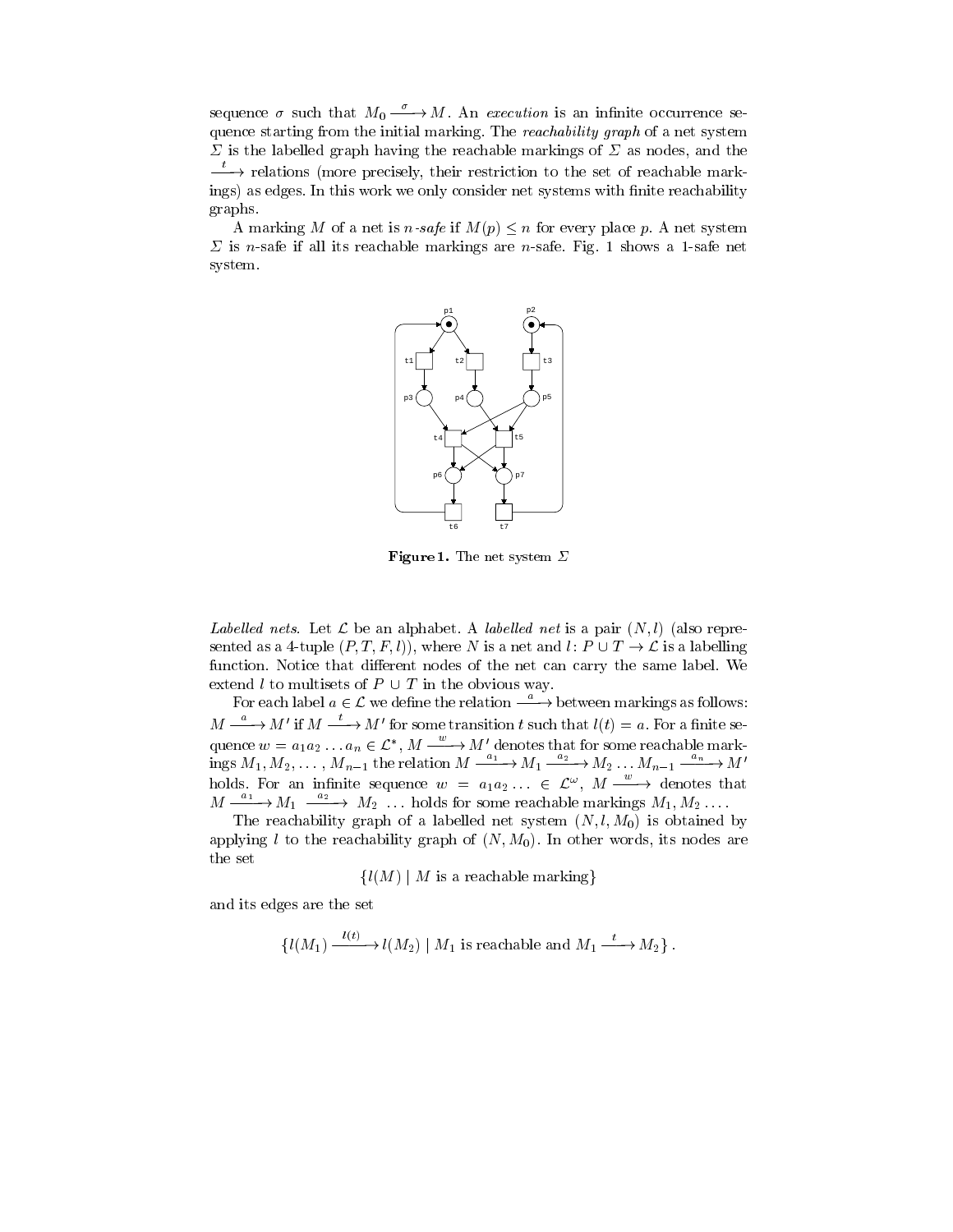### 3 Automata Theoretic Approach to Model Checking LTL

We show how to modify the automata theoretic approach to model checking LTL [20] to best suit the net unfolding method.

We restrict the logic LTL by removing the next time operator  $X$ . We call this stuttering invariant fragment LTL-X. Given a finite set  $\Pi$  of atomic propositions, the abstract syntax of LTL-X is given by:

$$
\varphi ::= \pi \in \varPi \,\mid \neg \varphi_1 \,\mid \varphi_1 \,\wedge \,\varphi_2 \,\mid \varphi_1 \,\mathcal{U} \,\varphi_2
$$

I he semantics is a set of  $\omega$ -words over the alphabet  $2^+$ , defined as usual.

Given a 1-safe net system  $\Sigma$  with initial marking  $M_0$ , we identify the atomic propositions  $\Pi$  with a subset  $Obs \subseteq P$  of *observable places* of the net system, while the rest of the places are called *hidden*. Each marking  $M$  determines a valuation of  $\Pi = Obs$  in the following way:  $p \in Obs$  is true at M if M puts a token in p. Now, an execution  $M_0 \longrightarrow M_1 \longrightarrow \cdots$  of  $\Sigma$  satisfies  $\varphi$  iff the  $\omega$ -word  $M_0M_1...$  satisfies  $\varphi$ . The net system  $\Sigma$  satisfies  $\varphi$ , denoted  $\Sigma \models \varphi$ , if every execution of  $\Sigma$  satisfies  $\varphi$ .

The approach. Let  $\varphi$  be a formula of LTL-X. Using well-known algorithms (see e.g. [8]) we construct a Büchi automaton  $A_{\neg \varphi}$  over the alphabet  $2^{\pi} = 2^{Obs}$ which accepts a word w iff  $w \not\models \varphi$ .

We define a 1-safe product net system  $\Sigma_{\neg \varphi}$  from  $\Sigma$  and  $\mathcal{A}_{\neg \varphi}$ .  $\Sigma_{\neg \varphi}$  can be seen as the result of placing  $\Sigma$  in a suitable environment, i.e.,  $\Sigma_{\neg \varphi}$  is constructed by connecting  $\Sigma$  to an environment net system through new arcs.

It is easy to construct a product net system with a distinguished set of transitions I such that  $\Sigma$  violates  $\varphi$  iff some execution of the product fires some transition of I infinitely often. We call such an execution an *illegal*  $\omega$ trace. However, this product synchronizes  $A_{\neg \varphi}$  with  $\Sigma$  on all transitions, which effectively disables all concurrency present in  $\Sigma$ . Since the unfolding approach exploits the concurrency of  $\Sigma$  in order to generate a compact representation of the state space, this product is not suitable, and so we propose a new one.

We define the set V of *visible transitions* of  $\Sigma$  as the set of transitions which change the marking of some observable place of  $\Sigma$ . Only these transitions will synchronize with the automaton. So, for instance, in order to check a property of the form  $\Box(p \rightarrow \Diamond q)$ , where p and q are places, we will only synchronize with the transitions removing or adding tokens to  $p$  and  $q$ . This approach is similar but not identical to Valmari's tester approach described in [19]. (In fact, a subtle point in Valmari's construction makes its direct implementation unsuitable for checking state based LTL-X.)

The price to pay for this nicer synchronization is the need to check not only for illegal  $\omega$ -traces, but also for so-called illegal livelocks. The new product contains a new distinguished set of transitions  $L$  (for livelock). An *illegal livelock* is an execution of the form  $\sigma_1 t \sigma_2$  such that  $t \in L$  and  $\sigma_2$  does not contain any visible transition. For convenience we use the notation  $M_0 \xrightarrow{\sigma} M \xrightarrow{\tau}$ to denote this, and implicitly require that  $\sigma = \sigma_1 t$  with  $t \in L$  and that  $\tau$  is an infinite sequence which only contains invisible transitions.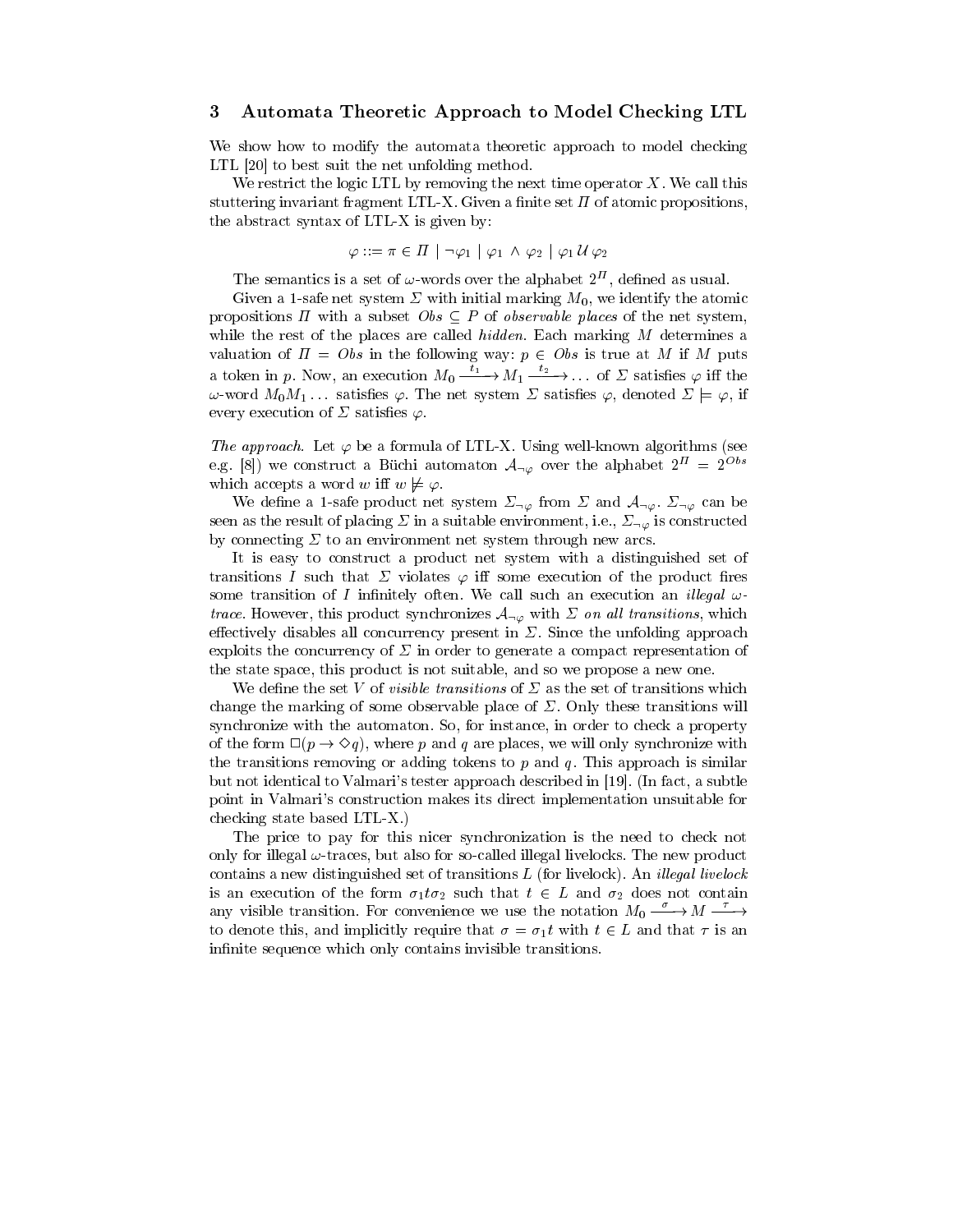In the rest of the section we define  $\Sigma_{\neg \varphi}$ . Readers only interested in the definition of the tableau system for LTL model-checking can safely skip it. Only the following theorem, which is proved hand in hand with the definition, is necessary for it. Property (b) is what we win by our new approach: The environment only interferes with the visible transitions of  $\Sigma$ .

**Theorem 1.** Let  $\Sigma$  be a 1-safe net system whose reachable markings are pairwise incomparable with respect to set inclusion.<sup>1</sup> Let  $\varphi$  be an LTL-X formula over the observable places of  $\Sigma$ . It is possible to construct a net system  $\Sigma_{\neg \varphi}$ satisfying the following properties:

- (a)  $\sum \models \varphi$  iff  $\Sigma_{\neg \varphi}$  has neither illegal  $\omega$ -traces nor illegal livelocks.
- (b) The input and output places of the invisible transitions are the same in  $\Sigma$ and  $\Sigma_{\neg\varphi}$ .

Construction of  $\Sigma_{\neg \varphi}$  We describe the synchronization  $\Sigma_{\neg \varphi}$  of  $\Sigma$  and  $\mathcal{A}_{\neg \varphi}$  in a semiformal but hopefully precise way. Let us start with two preliminaries. First, we identify the Büchi automaton  $A_{\neg \varphi}$  with a net system having a place for each state  $q$ , with only the initial state  $q^{\perp}$  having a token, and a net transition for each transition  $(q, x, q)$ ; the input and output places of the transition are  $q$  and  $q$ , , and the contract of the contract of the contract of the contract of the contract of the contract of the contract of the contract of the contract of the contract of the contract of the contract of the contract of the con respectively; we keep  $\mathcal{A}_{\neg \varphi}$ , q and  $(q, x, q')$  as names for the net representation, the place and the transition. Second, we split the executions of  $\Sigma$  that violate  $\varphi$ into two classes: executions of type I, which contain infinitely many occurrences of visible transitions, and executions of type  $II$ , which only contain finitely many. We will deal with these two types separately.

 $\Sigma_{\neg \varphi}$  is constructed in several steps:

- (1) Put  $\Sigma$  and (the net representation of)  $\mathcal{A}_{\neg \varphi}$  side by side.
- (2) For each observable place p add a *complementary place* (see [17])  $\bar{p}$  to  $\Sigma$ .  $\bar{p}$  is marked iff p is not, and so checking that proposition p does not hold is equivalent to checking that the place  $\bar{p}$  has a token. A set  $x \subseteq \Pi$  can now be seen as a conjunction of literals, where  $\overline{p} \in x$  is used to denote  $p \in (\Pi \setminus x)$ .
- (3) Add new arcs to each transition  $(q, x, q')$  of  $\mathcal{A}_{\neg \varphi}$  so that it "observes" the places in x.

This means that for each literal p  $(\bar{p})$  in x we add an arc from p  $(\bar{p})$  to  $(q, x, q')$  and an arc from  $(q, x, q')$  to p  $(\overline{p})$ . The transition  $(q, x, q')$  can only be enabled by markings of  $\Sigma$  satisfying all literals in x.

- (4) Add a scheduler guaranteeing that:
	- Initially  $A_{\neg \varphi}$  can make a move, and all *visible* moves (i.e., the firings of visible transitions) of  $\Sigma$  are disabled.
	- After a move of  $\mathcal{A}_{\neg \varphi}$ , only  $\Sigma$  can make a move.
	- After  $\Sigma$  makes a visible move,  $\mathcal{A}_{\neg \varphi}$  can make a move and until that happens all visible moves of  $\Sigma$  are disabled.

<sup>1</sup> This condition is purely technical. Any 1-safe net system can be easily transformed into an equivalent one satisfying it by adding some extra places and arcs; moreover, the condition can be removed at the price of a less nice theory.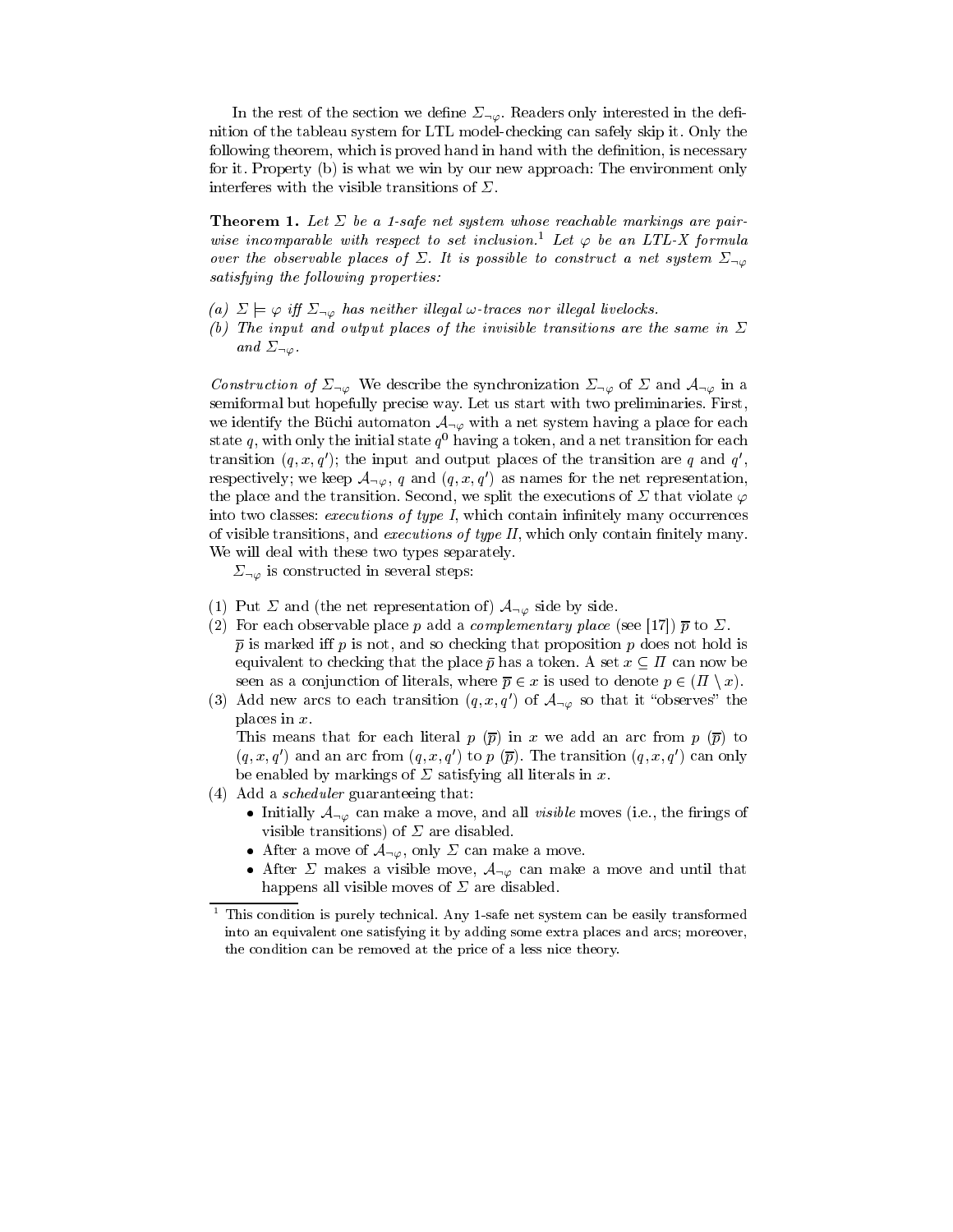This is achieved by introducing two *scheduler places*  $s_f$  and  $s_s$  [22]. The intuition behind these places is that when  $s_f$  ( $s_s$ ) has a token it is the turn of the Büchi automaton (the system  $\Sigma$ ) to make a move. In particular, visible transitions transfer a token from  $s<sub>s</sub>$  to  $s<sub>f</sub>$ , and Büchi transitions from  $s<sub>f</sub>$  to  $s<sub>s</sub>$ . Because the Büchi automaton needs to observe the initial marking of  $\Sigma$ , we initially put one token in  $s_f$  and no tokens on  $s_s$ .

(5) Let I be a subset of transitions defined as follows. A transition belongs to I iff its postset contains a final state of  $\mathcal{A}_{\neg\varphi}$ .

Observe that since only moves of  $\mathcal{A}_{\neg \varphi}$  and visible moves of  $\Sigma$  are scheduled, invisible moves can still be concurrently executed.

Let  $\Sigma'_{\neg \varphi}$  be the net system we have constructed so far. The following is an immediate consequence of the definitions:

 $\Sigma$  has an execution of type I if and only if  $\Sigma'_{-\varphi}$  has an illegal  $\omega$ -trace.

We now extend the construction in order to deal with executions of type II. Let  $\sigma$  be a type II execution of  $\Sigma$ . Take the sequence of markings reached along the execution of  $\sigma$ , and project it onto the observable places. Since  $\sigma$  only contains finitely many occurrences of visible transitions, the result is a sequence of the form  $U_0^sU_0^s \dots U_0^sU_1^sU_1^s \dots U_1^sU_2^s \dots U_n^s(U_n)^s$ . (The moves from  $U_i$  to  $U_{i+1}$ are caused by the firing of visible transitions.)

We can split  $\sigma$  into two parts: a finite prefix  $\sigma_1$  ending with the last occurrence of a visible transition ( $\sigma_1$  is empty if there are no visible transitions), and an infinite suffix  $\sigma_2$  containing only invisible transitions. Clearly, the projection onto the observable places of the marking reached by the execution of  $\sigma_1$  is  $O_n$ 

Since LTL-X is closed under stuttering,  $\mathcal{A}_{\neg \varphi}$  has an accepting run

$$
r = q_0 \xrightarrow{O_0} q_1 \xrightarrow{O_1} \dots \xrightarrow{O_{n-1}} q_n \xrightarrow{O_n} q_{n+1} \xrightarrow{O_n} q_{n+2} \xrightarrow{O_n} q_{n+3} \dots
$$

where the notation  $q \longrightarrow q'$  means that a transition  $(q, x, q')$  is taken such that the literature at the value at the value at the value  $\mathbb{R}^n$  split this run into two split this run into two split this run into two split this run into two split this run into two split this run into two split two sp parts: a finite prefix  $r_1 = q_0 \xrightarrow{0} q_1 \dots q_{n-1} \xrightarrow{a} q_n$  and an infinite suffix  $r_2 = q_n \xrightarrow{r_n} q_{n+1} \xrightarrow{r_n} q_{n+2} \dots$ 

In the net system representation of  $\mathcal{A}_{\neg \varphi}$ ,  $r_1$  and  $r_2$  correspond to occurrence sequences. By construction, the "interleaving" of  $r_1$  and  $\sigma_1$  yields an occurrence sequence  $\tau_1$  of  $\Sigma'_{\neg\varphi}$ .

Observe that reachable markings of  $\Sigma'_{\neg\varphi}$  are of the form  $(q, s, O, H)$ , meaning that they consist of a token on a state q of  $\mathcal{A}_{\neg \varphi}$ , a token on one of the places of the scheduler (i.e.,  $s \in \{s_s, s_f\}$ ), a marking O of the observable places, and a marking H of the hidden places. Let  $(q_n, s_f, O_n, H)$  be the marking of  $\Sigma'_{\neg \varphi}$ reached after executing  $\tau_1$ . (We have  $s = s_f$  because the last transition of  $\sigma_1$ is visible.) The following property holds: With  $q_n$  as initial state, the Büchi automaton  $\mathcal{A}_{\neg\varphi}$  accepts the sequence  $\mathcal{O}_n$ . We call any pair  $(q,\mathcal{O})$  satisfying this property a *checkpoint* and define  $\Sigma_{\neg\varphi}$  as follows: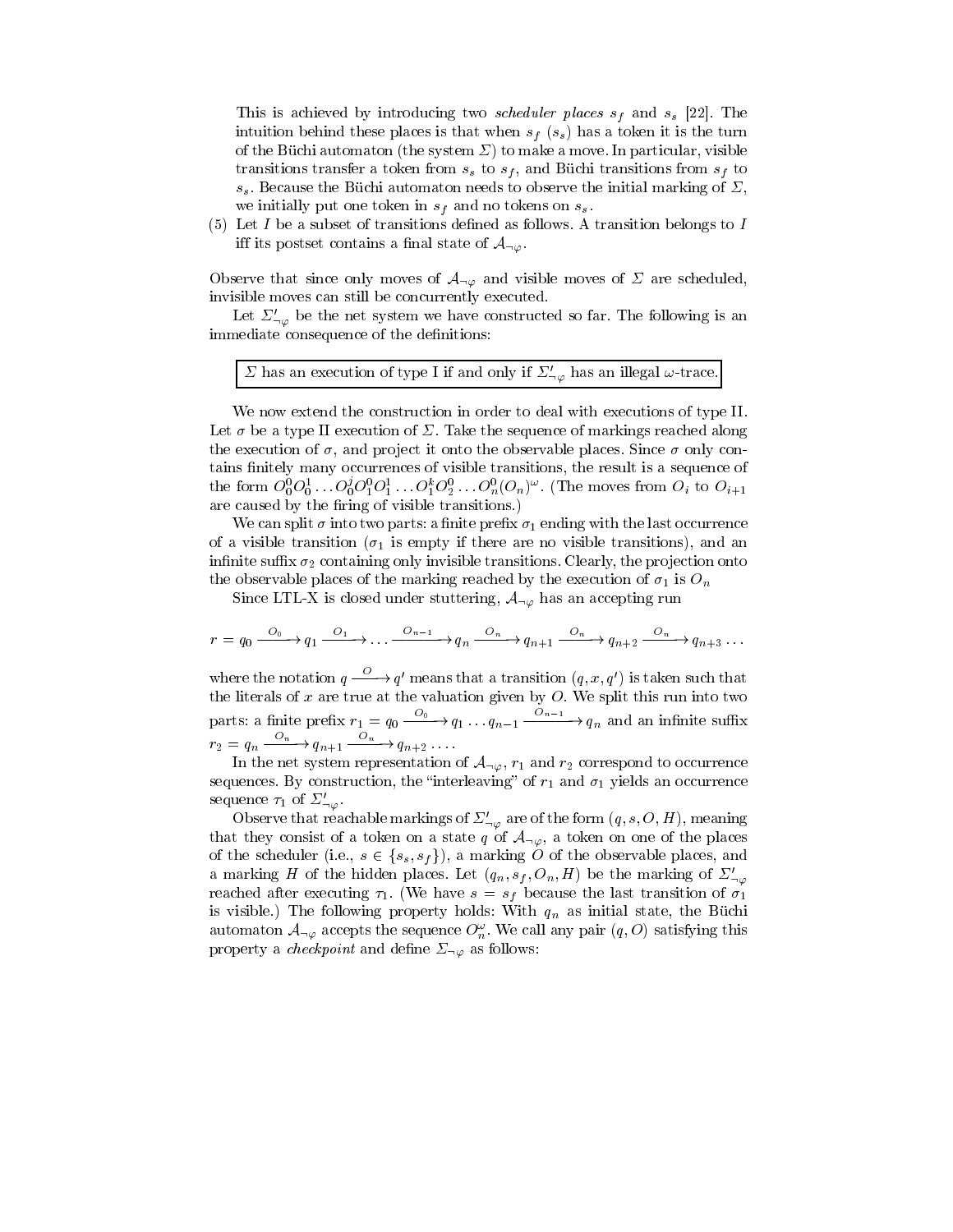(6) For each checkpoint  $(q, 0)$  and for each reachable marking  $(q, s_f, O, H)$  of  $\Sigma'_{\neg \varphi}$ , add a new transition having all the places marked at  $(q, s_f, O, H)$  as preset, and all the places marked at  $O$  and  $H$  as postset. Let  $L$  (for *livelocks*) be this set of transitions.

The reader has possibly observed that the set L can be very large, because there can be many hidden markings  $H$  for a given marking  $O$  (exponentially many in the size of  $\Sigma$ ). Apparently, this makes  $\Sigma_{\neg \varphi}$  unsuitable for modelchecking. In Sect. 6 we show that this is not the case, because  $\Sigma_{\neg \varphi}$  need not be explicitly constructed.

Observe that after firing a L-transition no visible transition can occur anymore, because all visible transitions need a token on  $s<sub>s</sub>$  for firing. We prove:

 $\Sigma$  has an execution of type II if and only if  $\Sigma_{\neg\varphi}$  has an *illegal livelock*.

For the only if direction, assume first that  $\sigma$  is a type II execution of  $\Sigma$ . Let  $\tau_1$  be the occurrence sequence of  $\Sigma_{\neg \varphi}$  defined above (as the "interleaving" of the prefix  $\sigma_1$  of  $\sigma$  and the prefix  $r_1$  of r). Further, let  $(q_n, s_f, O_n, H)$  be the marking reached after the execution of  $\tau_1$ , and let t be the transition added in (6) for this marking. Define  $\rho_1 = \tau_1$  and  $\rho_2 = \sigma_2$ . It is easy to show that  $\rho_1 t \rho_2$ is an execution of  $\Sigma_{\neg \varphi}$  and so an illegal livelock. For the if direction, let  $\rho_1 t \rho_2$ be an illegal livelock of  $\Sigma_{\neg \varphi}$ , where t is an L-transition. After the firing of t there are no tokens in the places of the scheduler, and so no visible transition can occur again; hence, no visible transition of  $\Sigma$  occurs in  $\rho_2$ . Let  $\sigma_1$  and  $\sigma_2$ be the projections of  $\rho_1$  and  $\rho_2$  onto the transitions of  $\Sigma$ . It is easy to see that  $\sigma = \sigma_1 \sigma_2$  is an execution of  $\Sigma$ . Since  $\sigma_2$  does not contain any visible transition,  $\sigma$  is an execution of type II.

# 4 Basic definitions on unfoldings

In this section we briefly introduce the definitions we needed to describe the unfolding approach. More details can be found in [6].

Occurrence nets. Given two nodes x and y of a net, we say that x is causally *related* to y, denoted by  $x \leq y$ , if there is a (possibly empty) path of arrows from x to y. We say that x and y are in conflict, denoted by  $x \# y$ , if there is a place z, different from x and y, from which one can reach x and y, exiting z by different arrows. Finally, we say that x and y are *concurrent*, denoted by  $x \text{ co } y$ , if neither  $x < y$  nor  $y < x$  nor  $x \# y$  hold. A co-set is a set of nodes X such that x co y for every  $x, y \in X$ . Occurrence nets are those satisfying the following three properties: the net, seen as a directed graph, has no cycles; every place has at most one input transition; and, no node is in self-conflict, i.e.,  $x \# x$  holds for no x. A place of an occurrence net is *minimal* if it has no input transitions. The net of Fig. 2 is an infinite occurrence net with minimal places  $a, b$ . The *default* initial marking of an occurrence net puts one token on each minimal place an none in the rest.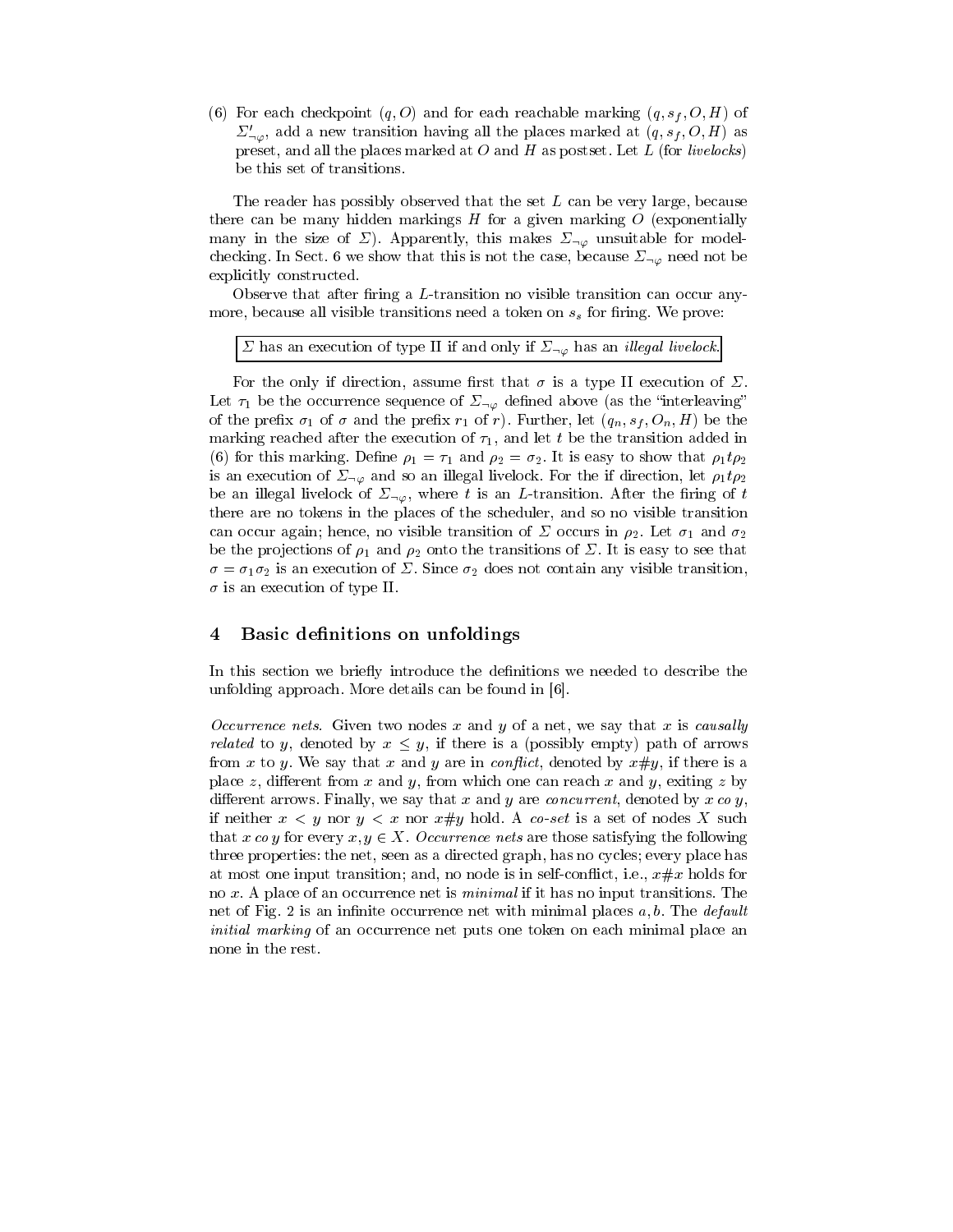Branching processes. We associate to  $\Sigma$  a set of *labelled* occurrence nets, called the *branching processes* of  $\Sigma$ . To avoid confusions, we call the places and transitions of branching processes conditions and events, respectively. The conditions and events of branching processes are labelled with places and transitions of  $\Sigma$ , respectively. The conditions and events of the branching processes are subsets from two sets  $\beta$  and  $\beta$ , inductively defined as the smallest sets satisfying the following conditions:

- $\perp \in \mathcal{E}$ , where  $\perp$  is an special symbol;
- $i \in \mathcal{E}$ , then  $(p, e) \in \mathcal{B}$  for every  $p \in P$ ;
- $\overline{\theta}$  if  $\emptyset \subset X \subset \mathcal{B}$ , then  $(t, X) \in \mathcal{E}$  for every  $t \in T$ .

In our definitions of branching process (see below) we make consistent use of these names: The label of a condition  $(p, e)$  is p, and its unique input event is e. Conditions  $(p, \perp)$  have no input event, i.e., the special symbol  $\perp$  is used for the minimal places of the occurrence net. Similarly, the label of an event  $(t, X)$ is  $t$ , and its set of input conditions is  $X$ . The advantage of this scheme is that a branching process is completely determined by its sets of conditions and events. We make use of this and represent a branching process as a pair  $(B, E)$ .

**Definition 1.** The set of finite branching processes of a net system  $\Sigma$  with the initial marking  $M_0 = \{p_1, \ldots, p_n\}$  is inductively defined as follows:

- $(\{(p_1, \perp), \ldots, (p_n, \perp)\}, \emptyset)$  is a branching process of  $\Sigma$ .
- $I = \text{If } (B, E) \text{ is a branching process of } \Sigma, t \in T, \text{ and } X \subseteq B \text{ is a co-set labelled }$ by t, then  $\{B \cup \{(p,e) \mid p \in t\}$ ,  $E \cup \{e\}$  is also a branching process of  $\Delta$ , where  $e = (t, X)$ . If  $e \notin E$ , then e is called a possible extension of  $(B, E)$ .

The set of branching processes of  $\Sigma$  is obtained by declaring that the union of any finite or infinite set of branching processes is also a branching process, where union of branching processes is defined componentwise on conditions and events. Since branching processes are closed under union, there is a unique maximal branching process, called the *unfolding* of  $\Sigma$ . The unfolding of our running example is an infinite occurrence net. Figure 2 shows an initial part. Events and conditions have been assigned identificators that will be used in the examples. For instance, the event  $(t_1, \{(p_1, \perp)\})$  is assigned the identificator 1.

We take as partial order semantics of  $\Sigma$  its unfolding. This is justified, because it can be easily shown the reachability graphs of  $\Sigma$  and of its unfolding coincide. (Notice that the unfolding of  $\Sigma$  is a *labelled* net system, and so its reachability graph is defined as the *image* under the labelling function of the reachability graph of the *unlabelled* system.)

Configurations. A configuration of an occurrence net is a set of events  $C$  satisfying the two following properties: C is causally closed, i.e., if  $e \in C$  and  $e^+ < e^-$  then  $e^+ < e^+$ , and  $\phi^-$  is conflict-free, i.e., no two events of  $\phi^-$  are in confluct. Given an event  $e$ , we can  $|e| = \{e \in E \mid e \leq e\}$  the *local conflig*uration of e. Let Min denote the set of minimal places of the branching process. A configuration  $C$  of the branching process is associated with a marking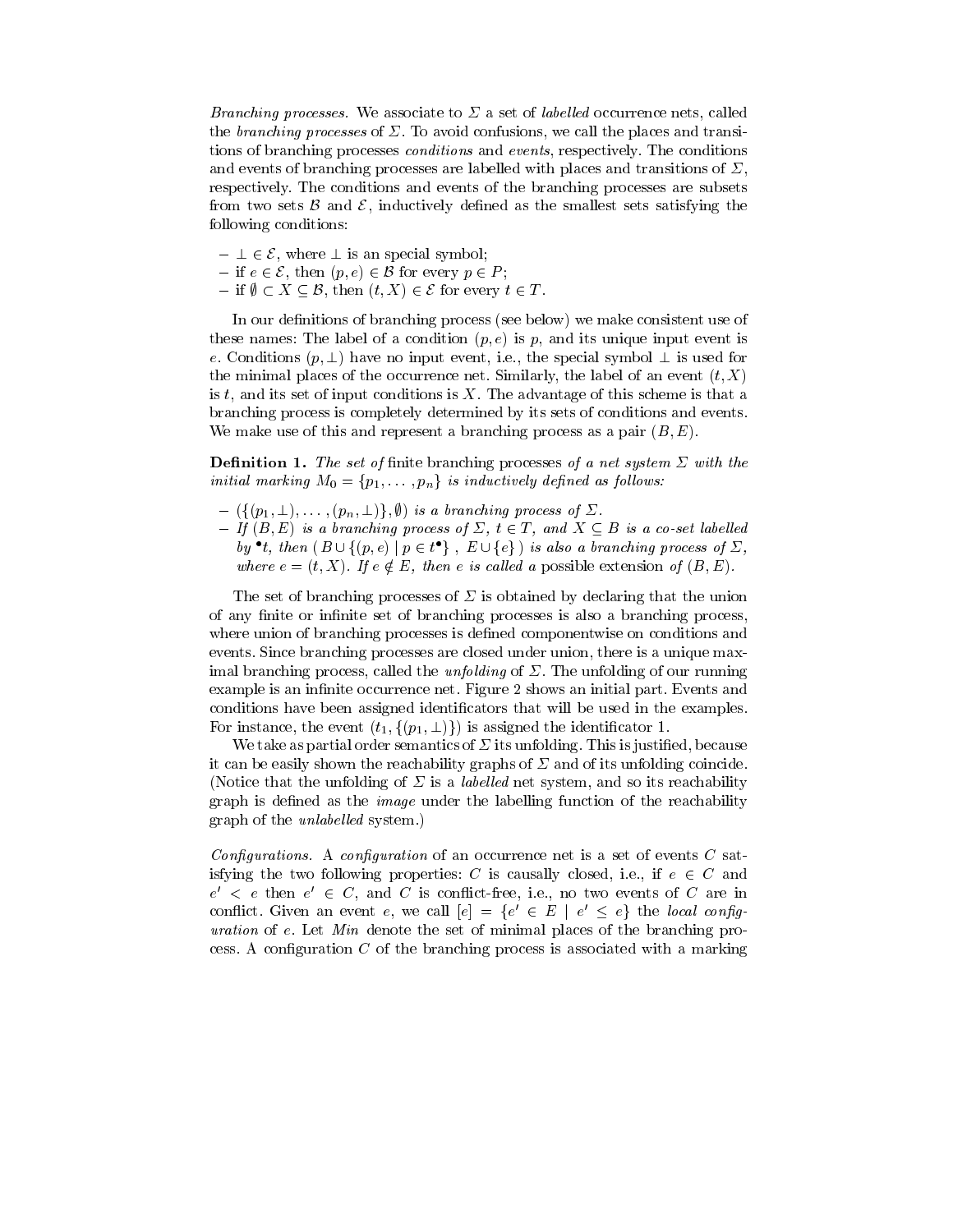

Figure 2. The unfolding of  $\Sigma$ 

of  $\varphi$  denoted by  $\mathit{Mark}(C) \equiv \mathit{U}(Min \cup C)$  ,  $C$ ). The corresponding set of conditions associated with a configuration is called a  $cut$ , and it is defined as Cut (C) = ((Min [ C ) <sup>n</sup> C).

In Fig. 2,  $\{1,3,4,6\}$  is a configuration, and  $\{1,4\}$  (not causally closed) or  $\{1, 2\}$  (not conflict-free) are not. A set of events is a configuration if and only if there is one or more firing sequences of the occurrence net (from the default initial marking) containing each event from the set exactly once, and no further events. These firing sequences are called *linearisations*. The configuration  $\{1, 3, 4, 6\}$  has two linearisations, namely 1346 and 3146. All linearisations lead to the same reachable marking. For example, the two sequences above lead to the marking  $\{p_1, p_7\}$ . By applying the labelling function to a linearisation we obtain a firing sequence of  $\Sigma$ . Abusing of language, we also call this firing sequence a linearisation. In our example we obtain  $t_1t_3t_4t_6$  and  $t_3t_1t_4t_6$  as linearisations.

Given a configuration C, we denote by  $\Upsilon$  the set of events of the unfolding  $\{e \mid e \not\in C \;\wedge\;\vee e \in C : \neg(e \# e) \}$ . Intuitively,  $\lvert C \rvert$  corresponds to the behavior of  $\Sigma$  from the marking reached after executing any of the linearisations of C. We call  $\uparrow C$  the *continuation* after C of the unfolding of  $\Sigma$ . If  $C_1$  and  $C_2$  are two finite configurations leading to the same marking, i.e.  $Mark(C_1) = M = Mark(C_2),$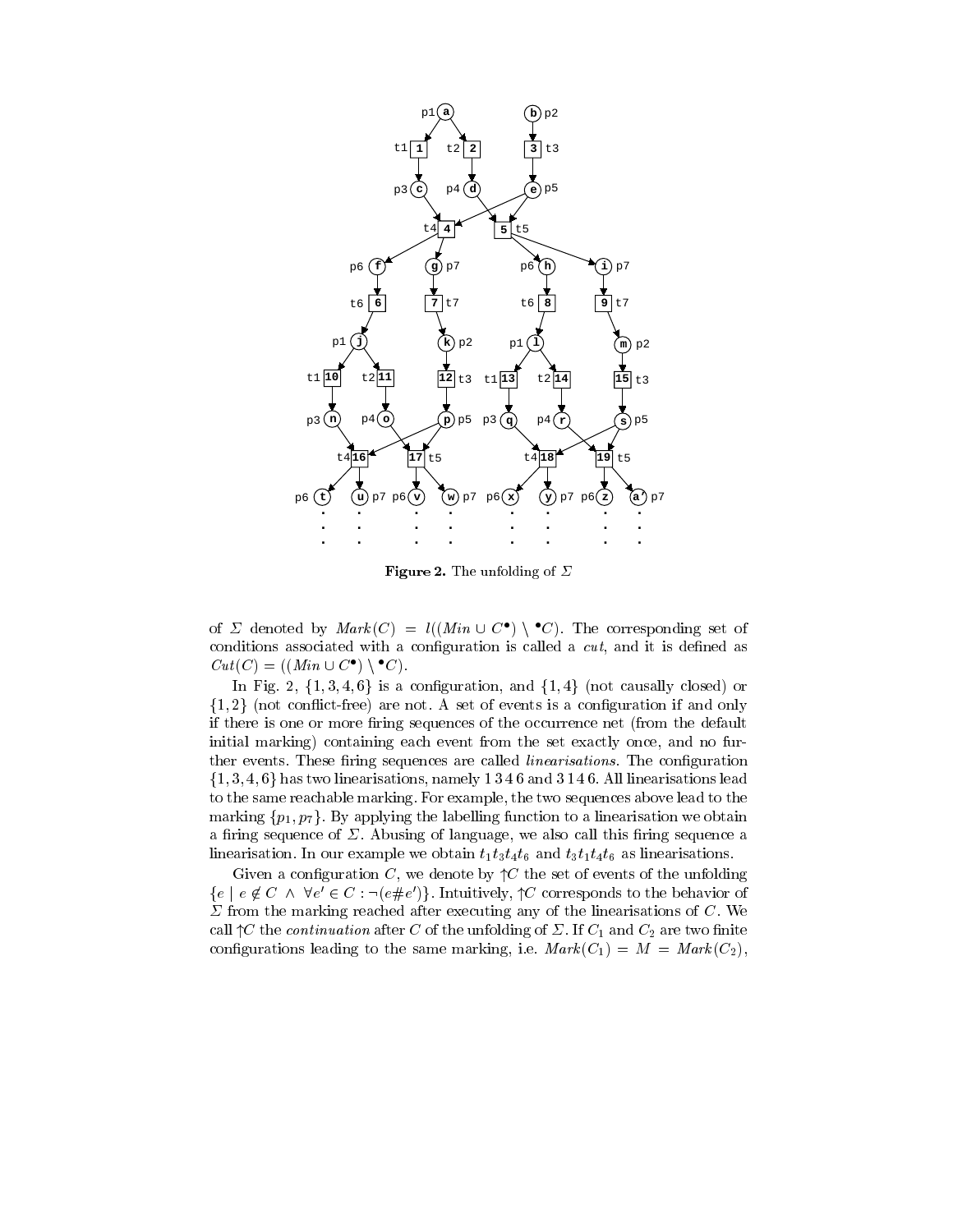then  $\uparrow C_1$  and  $\uparrow C_2$  are isomorphic, i.e., there is a bijection between them which preserves the labelling of events and the causal, conict, and concurrency relations (see [6]).

Adequate orders. To implement a net unfolding algorithm we need the notion of adequate order on configurations  $[6]$ . Given a configuration  $C$  of the unfolding of  $\Sigma$ , we denote by  $C \oplus E$  the set  $C \cup E$ , under the condition that  $C \cup E$  is a configuration satisfying  $C \cap E = \emptyset$ . We say that  $C \oplus E$  is an extension of C. Now, let  $C_1$  and  $C_2$  be two finite configurations leading to the same marking. Then  $\uparrow C_1$  and  $\uparrow C_2$  are isomorphic. This isomorphism, say f, induces a mapping from the extensions of  $C_1$  onto the extensions of  $C_2$ ; the image of  $C_1 \oplus E$  under this mapping is  $C_2 \oplus f(E)$ .

**Definition 2.** A partial order  $\prec$  on the finite configurations of the unfolding of a net system is an adequate order if:

- $\prec$  is well-founded,
- $-C_1 \subset C_2$  implies  $C_1 \prec C_2$ , and
- $i \leq s$  is preserved by finite extensions; if  $C_1 \prec C_2$  and  $Mark(C_1)= Mark(C_2),$ then the isomorphism f from above satisfies  $C_1 \oplus E \prec C_2 \oplus f(E)$  for all finite extensions  $C_1 \oplus E$  of  $C_1$ .

Total adequate orders for 1-safe Petri nets and for synchronous products of transition systems have been presented in [6,5].

# 5 Tableau System

We showed in Section 3 that the model checking problem for LTL-X can be solved by checking the existence of illegal  $\omega$ -traces and illegal livelocks in  $\Sigma_{\neg \varphi}$ . In [3] these problems are solved using tableau techniques. A branching process can be seen as a "distributed" tableau, in which conditions are "facts" and events represent inferences. For two conditions  $\theta$  and  $\theta$ ,  $\theta$  co  $\theta$  -models that the facts represented by b and b 0 can be simultaneously true. A tableau isconstructed by adding new events (inferences) one by one following an adequate order; some events are declared as "terminals", and the construction of the tableau terminates when no new event can be added having no terminals among its predecessors.

The tableau systems of [3] require to construct a possibly large set of branching processes. Here we present a new tableau system consisting of one single branching process.2

 $^{\circ}$  For the reader familiar with [3]: the L-transitions in the net system  $\varSigma_{\neg\varphi}$  act as glue to connect a set of branching processes (the tableau components of [3]) together into one larger tableau.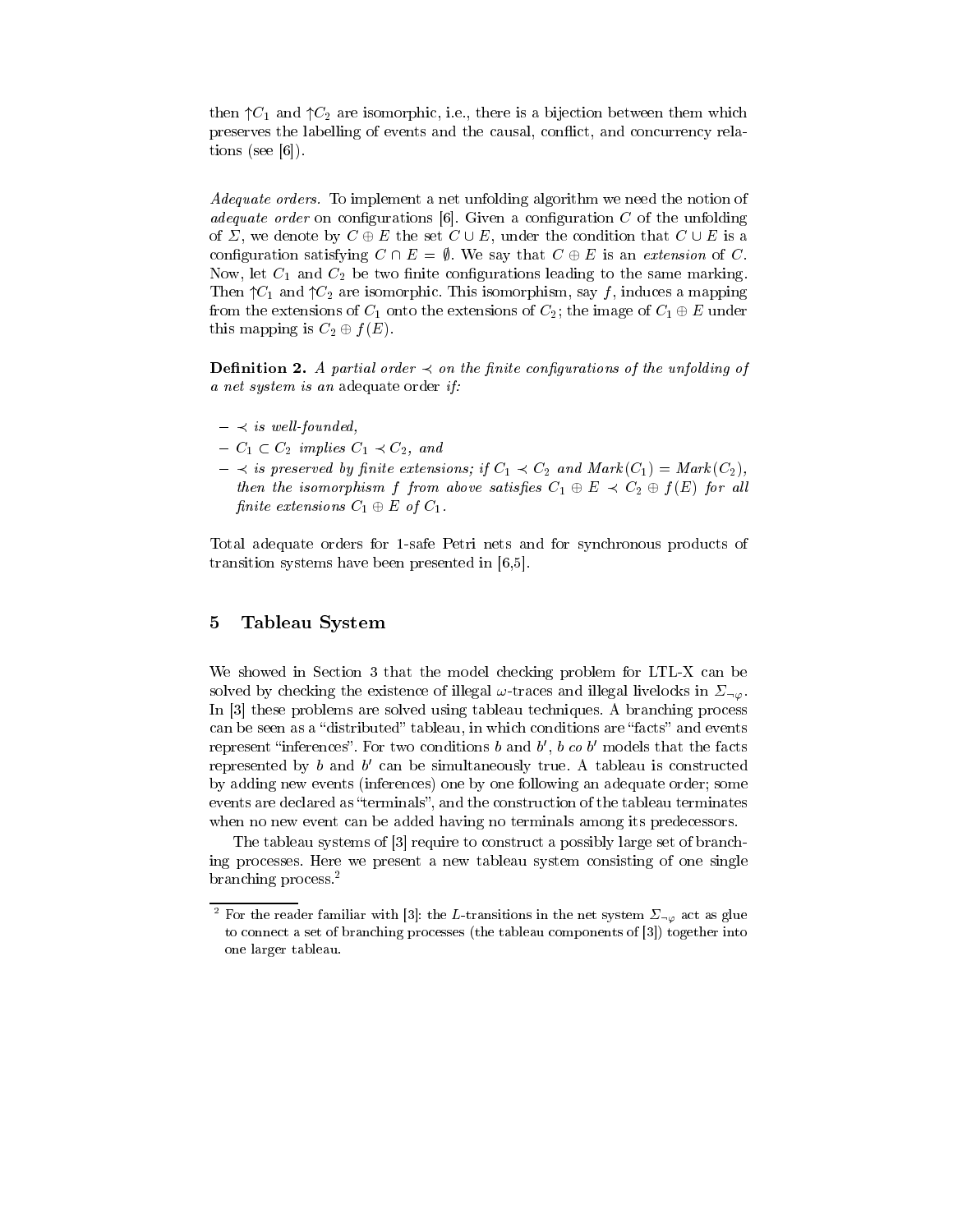An Adequate Order for LTL. We simplify the implementation of the tableau system by selecting a special adequate order. We use  $\prec$  to denote the total adequate order defined for 1-safe Petri nets in  $[6]$ . We call an event corresponding to an L-transition an L-event. We define for a set of events  $C$  the function before L-event as  $BL(C) = \{e \in C \mid [e] \setminus \{e\} \text{ contains no } L\text{-events}\}.$  The function after L-event is defined correspondingly as  $AL(C)=(C \setminus AL(C))$ . We can now define our new adequate order.

**Definition 3.** Let  $C_1$  and  $C_2$  be two finite configurations of the unfolding of the product net system  $\Sigma_{\neg\varphi}$ .  $C_1 \prec_{LTL} C_2$  holds if

 $-BL(C_1) \prec BL(C_2)$ , or  $-BL(C_1)= BL(C_2)$  and  $C_1 \prec C_2$ .

The adequate order  $\prec_{LT} L$  is application specific in the sense that it is not an adequate order for an arbitrary net system  $\Sigma$ , but needs some special properties of the net system  $\Sigma_{\neg\varphi}$ . We have the following result.

**Theorem 2.** The order  $\prec_{LTL}$  is a total adequate order for finite configurations of the unfolding of  $\Sigma_{\neg\varphi}$ .

(Note to the referees: This proof is included in Appendix A, not to be included in the proceedings.)

New Tableau System. We first divide the unfolding of  $\Sigma_{\neg \varphi}$  into two disjoint sets of events. Intuitively, the first set is used for the  $\omega$ -trace detection part, and the second for the illegal livelock part. We define part-I to be the set of events  $e$  such that  $[e]$  does not contain an *L*-event and *part-II* as the set of events which are not in part-I.

**Definition 4.** An event e of the unfolding  $\Sigma_{\neg\varphi}$  is a terminal, if there exists another event e such that  $\text{max}(|e|) = \text{max}(|e|)$ ,  $|e| \prec_{LTL} |e|$ , and one of the  $following two mutually exclusive cases holds:$ 

- $(I)$   $e \in part-I$ , and either
	- $(u)$   $e \leq e,$   $or$
	- (b)  $\Box$ (e  $\leq e$ ) and  $\#I|e| \geq \#I|e|$ , where  $\#I\cup$  denotes the number of 1-events in C.
- (II)  $e \in part-II$ , and either
	- (a)  $BL(|e|) \prec LTL$   $BL(|e|)$ , or
	- (0)  $BL(|e|) = BL(|e|)$  and  $\neg(e \neq e)$ , or
	- $|c\rangle$   $|DL| |e\rangle| = |DL| |e\rangle|$ ,  $e \neq e$ , and  $||e|| \geq ||e||$ .

A tableau T is a branching process  $(B, E)$  of  $\Sigma_{\neg \varphi}$  such that for every possible extension e of  $(B, E)$  at least one of the immediate predecessors of e is a terminal. A terminal is successful if it is type  $(1)/|a|$  and  $|e| \setminus |e|$  contains an I-event, or it is of type  $(II)(b)$ . All other terminals are unsuccessful. A tableau  $\mathcal T$  is successful if it contains a successful terminal, otherwise it is unsuccessful.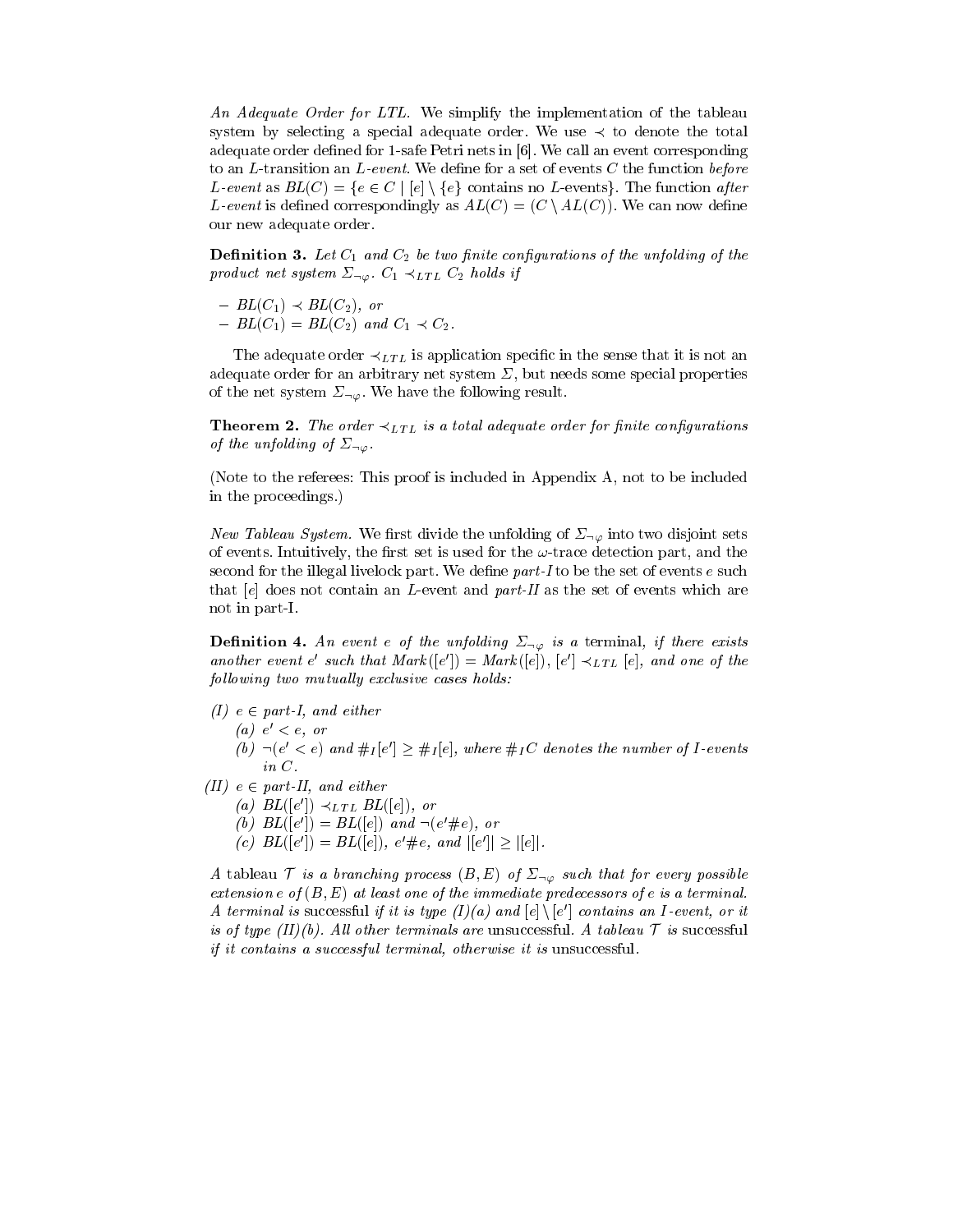Loosely speaking, a tableau is a branching process which cannot be extended without adding a causal successor to a terminal.

We have the following result:

**Theorem 3.** Let  $\mathcal{T}$  be a tableau for  $\Sigma_{\neg\varphi}$ .

- $\Sigma_{\neg \varphi}$  has an illegal  $\omega$ -trace iff  $\tau$  has a successful terminal of type I.
- $\Sigma_{\neg\varphi}$  has an illegal livelock iff  $\tau$  has a successful terminal of type II.
- $\mathcal T$  contains at most  $K^2$  non-terminal events, where K is the number of reachable markings of  $\Sigma_{\neg\varphi}$

(Note to the referees: This proof is included in Appendix A, not to be included in the proceedings.)

# 6 Generating the Tableau

We describe an implementation of the tableau system of Sect. 5. The main goal is to keep the tableau generation as similar as possible to a conventional prefix generation algorithm [6]. In this way any prefix generation algorithm can be easily adapted to also perform LTL model checking.

The tableau generation algorithm (Algorithm 1) is almost identical to the main routine of a prefix generation algorithm. The changes are: an additional block of code devoted to generating the  $L$ -events dynamically; a different but easy to implement adequate order; a new cut-off detection subroutine. The main feature of the implementation is the efficient handling of L-transitions, which we discuss next.

Generating the L-transitions Dynamically. Recall that in the synchronization  $\Sigma_{\neg \varphi}$  we can for each Büchi state q have as many L-transitions as there are reachable markings of the form  $(q, s_f, O, H)$  in the net system  $\Sigma_{\neg \varphi}$ . Clearly we can not explicitly generate them all due to efficiency reasons. Instead we generate a net system  $\sum_{-\infty}^s$  (s stands for *static*) in which this set of L-transitions (added by step (6) of the synchronization procedure in Section 3) is replaced by:

(6') Add for each Büchi transition  $t = (q, x, q')$  in the net system  $\Sigma'_{\neg \varphi}$  (i.e., the synchronization after steps  $(1)$ - $(3)$  as defined in Sect. 3) a new transition  $t$  . The preset of t is equivalent to the preset of t and the postset of t is empty. Let L (for *livelocks*) be this set of transitions.

We can now dynamically generate any of the (enabled) L-transitions of  $\Sigma_{\neg\varphi}$ . Namely, for a transition t corresponding to a reachable marking  $M =$  $(q,s_f,U,H)$  to be enabled in  $\Delta_{\neg\varphi}$ , a transition t (for some  $(q,x,q$ )) must be enabled in  $\Sigma^s_{\alpha\beta}$  and the Büchi automaton must accept  $O^{\omega}$  when q is given as the initial state. Loosely speaking we test the first label of the sequence using the transition  $\iota$ , and if this test succeeds we check whether  $\sigma$  can be infinitely stuttered. (Using this construction it is easy to implement "no-care values" for selected atomic propositions by leaving them out of the preset of  $t$  .) Now generating the postset of  $t$  from  $M$  is trivial.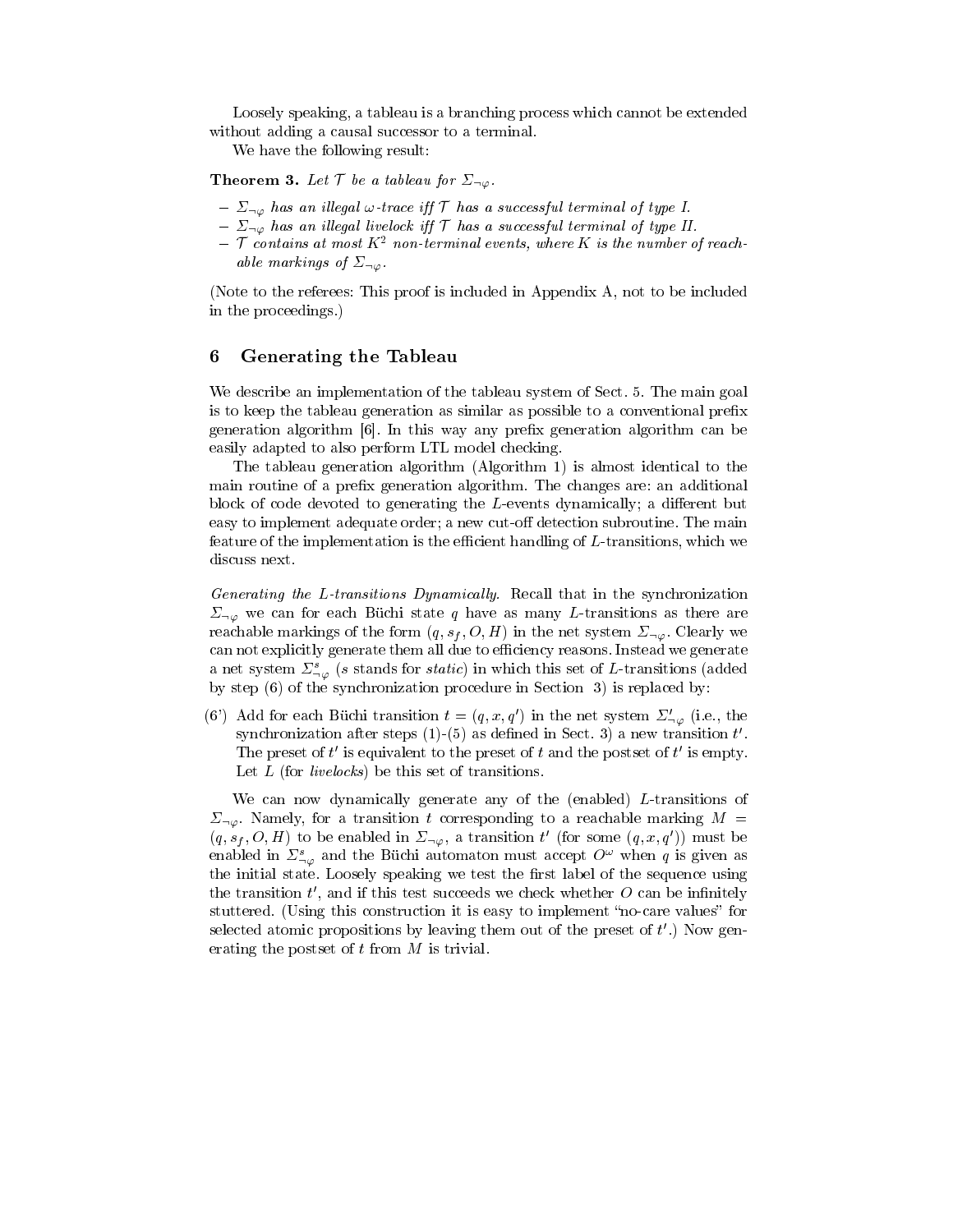Optimizations in Dynamic Creation. We can thus dynamically generate  $L$ transitions for each reachable marking  $M$  as required. However, we can do better by using the net unfolding method. The main idea is to generate the unfolding of  $\Sigma_{\neg\varphi}$  by using  $\Sigma^s_{\neg\varphi}$  to find "candidate" L-events. Assume we have found an event e corresponding to a transition t in the uniolding of  $\mathcal{Z}_{\neg \varphi}$  and the stuttering check described above passes for the marking  $M = Mark([e])$ . Then we add an event e into the unfolding of  $\Sigma_{\neg \varphi}$  corresponding to the effect of the transition t in the marking  $M$ . If we would directly use the construction above we would also add an event e to the unfolding of  $\mathcal{Z}_{\neg\varphi}$  for each marking  $M^{\neg} = (q, s_f, O, H^{\neg})$ which is reachable from  $M$  using only invisible transitions. We now show that adding only the event e suffices: Let E be an extension of [e]. If there is an illegal livelock starting from  $M' = Mark ( [e] \oplus E)$  then there is also an illegal livelock starting from  $M$ . This can be easily seen to be the case because all extensions  $E$  contain only invisible events and thus the set of observable places in both  $M$ and  $M'$  is O. Algorithm 1 uses the property described above to add the required L-events dynamically. Another optimization used is the fact that only the places in the presets of invisible transitions (denoted  $InvisPre$ ) need to be added to the postset of an L-transition.

Algorithm 2 is the cut-off detection subroutine. It handles events in  $part-I$ and part-II differently. This is one example implementation, and it closely follows the definition of the tableau. It sets the global boolean variable *success* to true and calls the counterexample generation subroutine (Algorithm 3) if it finds a counterexample.

The implementation of the check whether  $\mathcal{A}_{\gamma\varphi}^*$  accepts  $O^*$  in Algorithm 1 can be done in linear time in the size of the automaton  $A_{\neg\varphi}$  as follows. First restrict  $\mathcal{A}_{\neg\varphi}$  to transitions satisfying O, and then use a linear time emptiness checking algorithm (see e.g. [2]) to check whether an accepting loop can be reached starting from q in this restricted automaton. Because  $A_{\neg\varphi}$  is usually quite small compared to the size of the model checked system this should not be a limiting factor. Caching of these check results can also be used if necessary.

The adequate order  $\prec_{LTL}$  can also be quite efficiently implemented. We can prove that if a configuration C contains an L-event e, then  $BL(C)=[e]$ . Now it is also the case that each configuration only includes at most one  $L$ -event. By using these two facts a simple and efficient implementation can be devised.

Each time our algorithm adds a non-terminal L-event, it first finds out whether a livelock counterexample can be generated from its future. Only if no counterexample is found, it continues to look for illegal  $\omega$ -traces and further L-events. Thus we use the adequate order  $\prec_{LTL}$  to force a search order similar to that used by Valmari in [19] which detects divergence counterexamples in interleaved state spaces. However, our algorithm is "breadth-first style" and it also does illegal  $\omega$ -trace detection, a part which is not included in [19].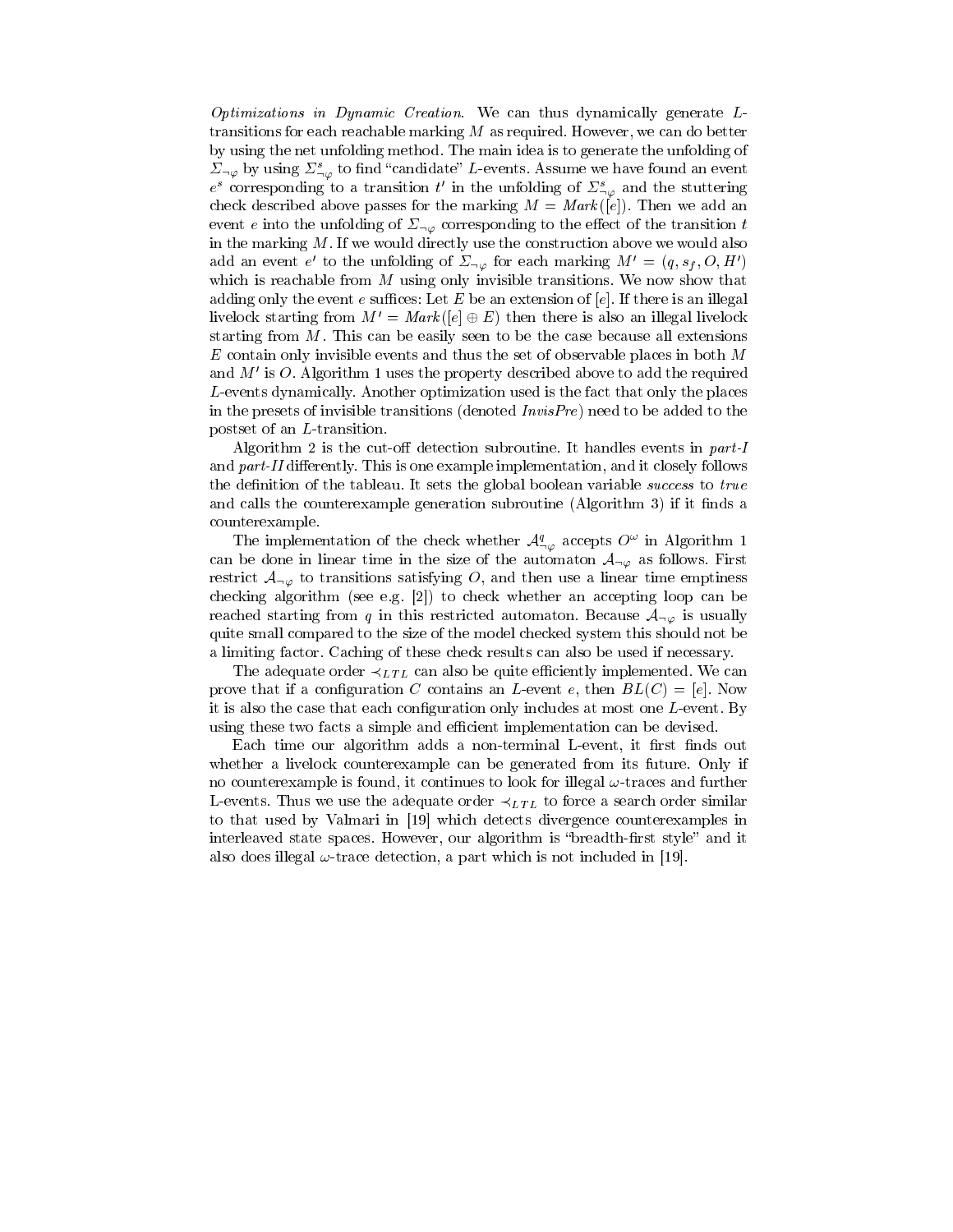Algorithm 1 The tableau generation algorithm

**input:** The product net system  $\Sigma^s_{\neg \varphi} = (P, T, F, M_0)$ , where  $M_0 = \{p_1, \ldots, p_n\}$ . output: true if there is a counterexample, false otherwise. global variables: success begin  $Fin := \{(p_1, \perp), \ldots, (p_n, \perp)\};$ cut-off :=  $\emptyset$ ;  $pe := PE(Fin);$  /\* Compute the set of possible extensions \*/  $success := false;$ while  $pe \neq \emptyset$  and success = false do choose an event  $e = (t, X)$  in pe such that  $[e]$  is minimal with respect to  $\prec_{LTL}$ ;  $Y := t$ ;  $\wedge$  Remember the postset of  $t$ /\* Create the required L-events dynamically \*/ if  $t$  is a L-transition then  $M := Mark([e] \setminus \{e\});$  /\* The marking  $M = (q, s_f, O, H)$  \*/  $q := M \cap Q$ ; /\* Extract the Büchi state  $q *$ /  $\frac{1}{2}$  (Büchi emptiness checking algorithm can be used here)  $\frac{1}{2}$ if  $A_{\neg \varphi}^{\pi} = (I, Q, q, \rho, F)$  does not accept  $O^{\pi}$  then continue; /\* Discard e because  $(q, 0)$  is not a checkpoint \*/ endif  $X := Cut([e] \setminus \{e\});$  /\* Extend the preset to also remove tokens from  $H^*$ /  $e := (t, X);$  /\* Rename  $e$  (i.e., add arcs from all preset conditions to  $e)$  \*/  $Y := (M \cap InvisPre);$  /\* Project M on invisible transition presets \*/ endif if  $[e] \cap cut \text{ of } f = \emptyset$  then append to Fin the event e and a condition  $(p, e)$ for every place  $p \in Y$ ;  $pe := PE(Fin);$  /\* Compute the set of possible extensions \*/ if is  $\textit{cutoff}(e)$  then cut-off := cut-off  $\cup$  {e}; endif else  $pe := pe \setminus \{e\};$ endif enddo return success;

end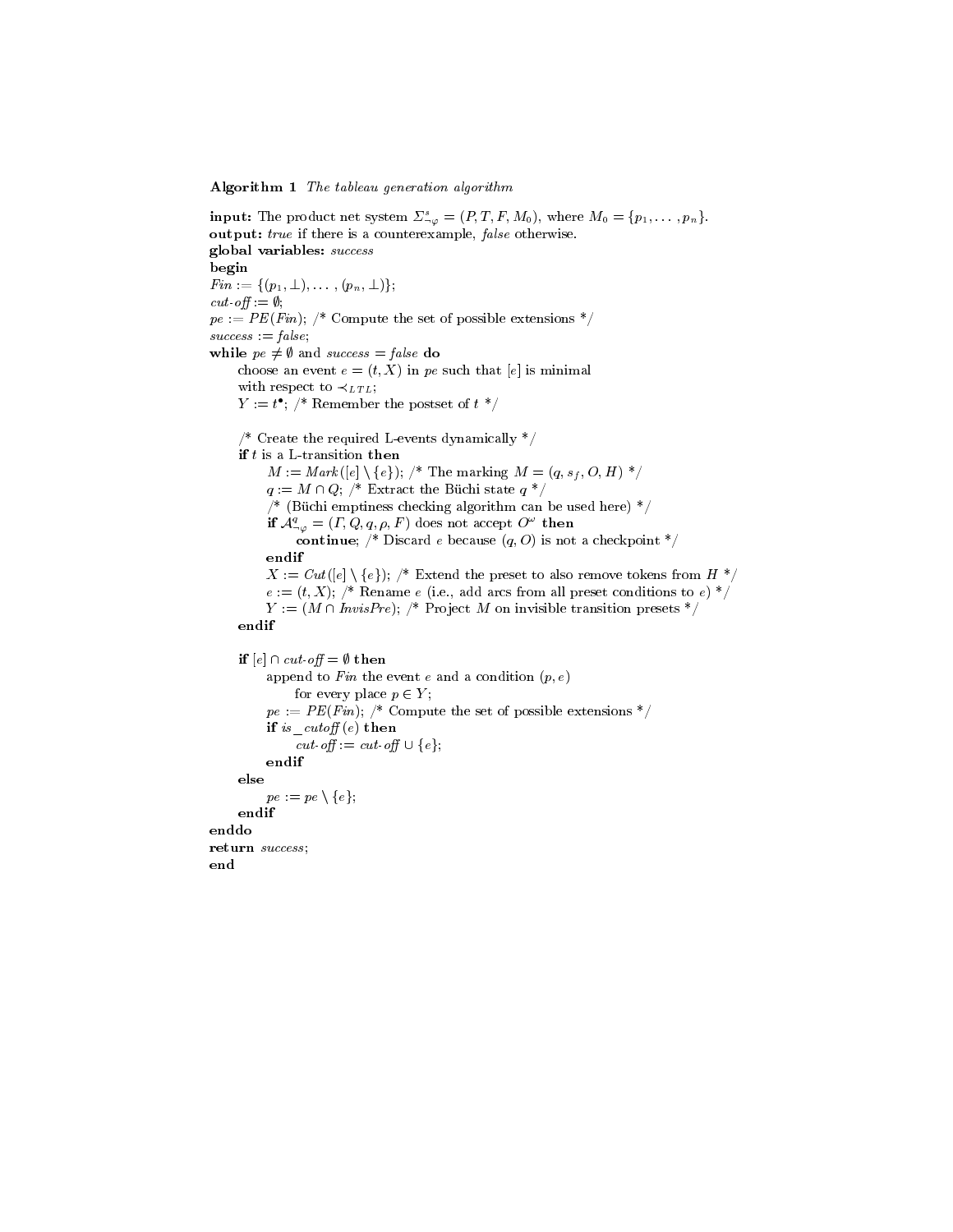Algorithm  $2$  The is cutoff subroutine

input: An event e. output: true if <sup>e</sup> is a terminal of the tableau, false otherwise. begin **for each** e such that  $Mark(|e|) = Mark(|e|)$  **do**  $\wedge^* |e| \prec_{LTL} |e|$  holds  $\vee$ if  $e \in part\text{-}I$  then  $\text{/}^*$  case (I)  $\text{/}^*$ if  $e \, < e$  then if  $|e| \setminus |e|$  contains an I-event then  $success := true;$  /\* Counterexample found! \*/  $counterexample(e, e');$ endif return true; else if  $\#I[e] \geq \#I[e]$  then return true; endif else /\* case (II) \*/ if  $BL(|e|) \prec_{LTL} BL(|e|)$  then return true; else if  $\neg(e \neq e)$  then  $\neg^*$  BL( $|e|$ ) = BL( $|e|$ ) holds  $\neg$  $success := true;$  /\* Counterexample found! \*/  $counterexample(e, e');$ return true; else if  $||e|| \ge ||e||$  then  $\wedge^*$   $BL(|e|) = BL(|e|)$  holds  $\wedge$ return true; endif endif enddo return false; end

Algorithm 3 The counterexample subroutine

 $\mathbf n$  put: A successful event  $e$  with the corresponding event  $e$  . begin  $C_1 := |e| \sqcup |e|;$  $C_2 := [e] \setminus C_1;$  $\mathcal{O}^*$  C<sub>1</sub> contains the prefix and  $C_2$  the accepting loop  $\mathcal{O}'$ print linearisation( $C_1$ );  $print\_linearisation(C_2);$ end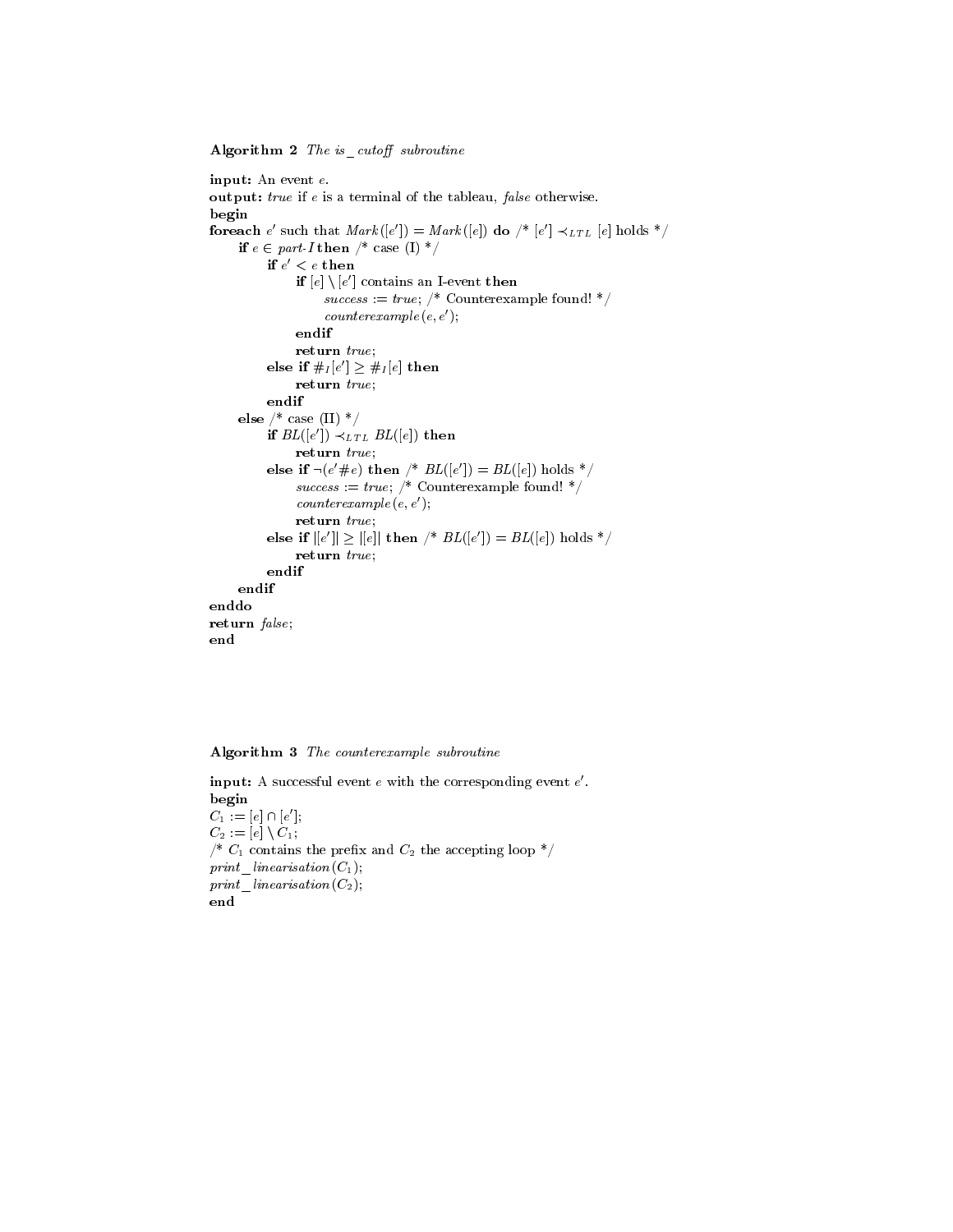# 7 Experimental Results

We have implemented a prototype of the LTL model checking procedure called unfsmodels. We use the Spin tool [12] version 3.4.3 to generate the Büchi automaton  $\mathcal{A}_{\neg\varphi}$  and a tool by F. Wallner [22] to generate the synchronization  $\Sigma'_{\neg\varphi}$ which is given to the prototype tool as input.

The smodels tool [18] is used to calculate the set of possible extensions of a branching process. It is a NP-solver which uses logic programs with stable model semantics as the input language. Calculating the possible extensions is a quite demanding combinatorial problem. Actually a decision version of the problem can be show to be NP-complete in the general case [10]. However if the maximum preset size of the transitions  $\mid t\mid$  is bounded the problem becomes polynomial [7]. (The problem is closely related to the clique problem which has a similar characteristic, for a longer discussion see [7].)

We chose to use smodels to solve this combinatorial problem instead of implementing a dedicated algorithm. That choice allowed us to concentrate on other parts of the implementation. The translation employs constructs similar to those presented for the submarking reachability problem in [11], however it differs in several technical details. The translation is linear in the sizes of both the net and the prefix, however we will not present it here due to space restrictions.

For benchmarks we used a set of LTL model checking examples collected by C. Schröter. The experimental results are collected in Fig. 3. The 1-safe net systems used in the experiments are as follows:

- $-BRUIJN(2)$ , DIJKST(2), and KNUTH(2): Mutex algorithms modeled by S. Melzer.
- BYZA4 0B and BYZA4 0B: Byzantine agreement algorithm versions modeled by S. Merkel [16].
- RW1W1R, RW1W3R and RW2W1R: Readers and writers synchronization modeled by S. Melzer and S. Römer [15].
- PLATE(5): A production cell example from [13], modeled by M. Heiner and P. Deussen [9].
- EBAHN: A train model by K. Schmidt.
- ELEV(3) and ELEV(4): Elevator models by J. C. Corbett [1], converted to nets by S. Melzer and S. Römer [15].
- $-RRR(xx)$ : Dining philosophers with xx philosophers, modeled by C. Schröter.

The reported running times only include unfsmodels 0.9 running times, as the Büchi automata generation and the synchronization with the original net system took insignificant amount of time. All the running times are reported as the sum of system and user times as reported by the /usr/bin/time command when run on a PC with an AMD Athlon 1GHz processor, 512MB RAM, using gcc 2.95.2 and Linux 2.2.17. The times are all averaged over 5 runs.

The unfsmodels tool in an on-the-fly tool in the sense that it stops the prefix (tableau) generation if it finds a counterexample during the unfolding. The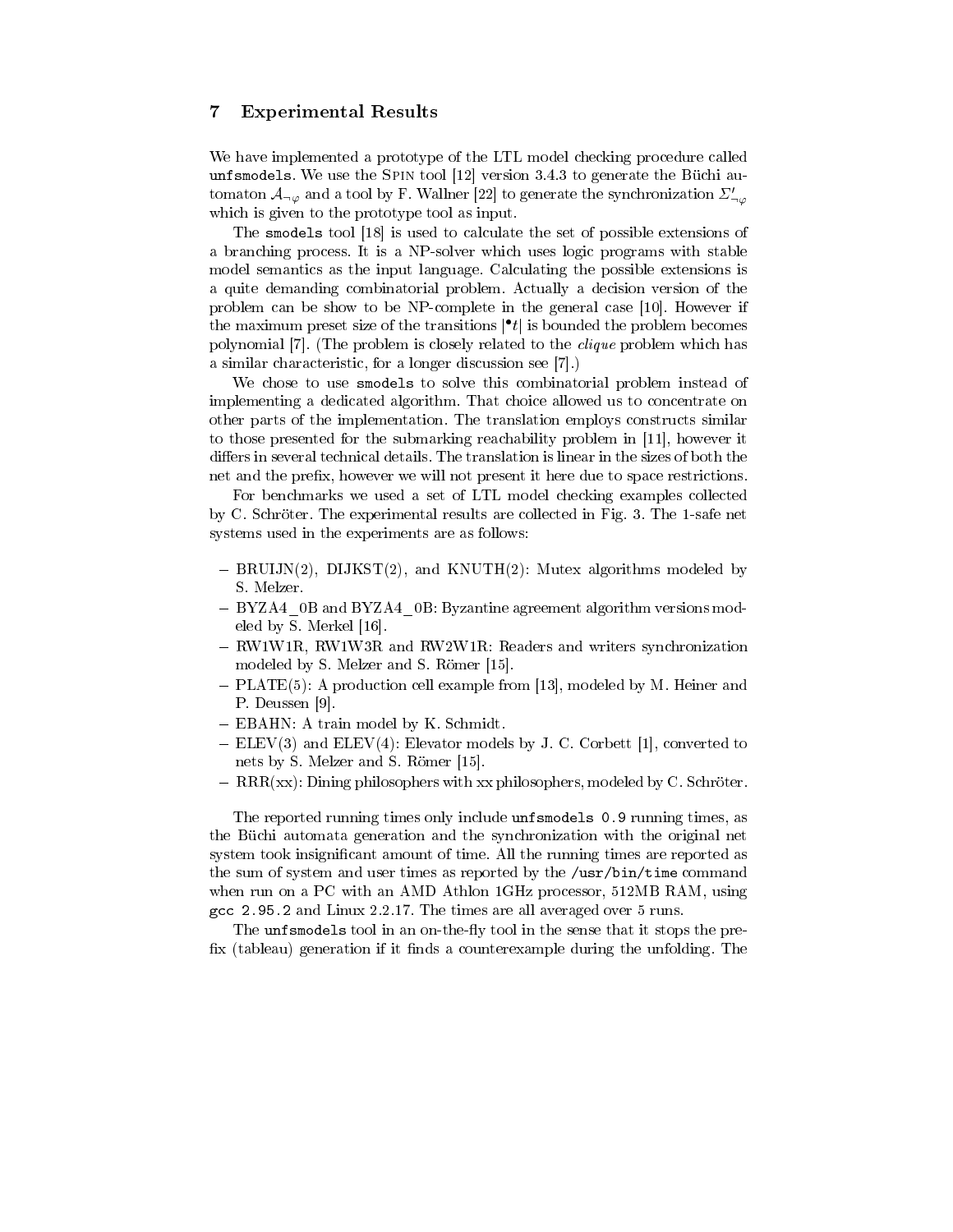| Problem      |             |            | $ B_{LTL} E_{LTL}  \#c_{LTL} C$ ex |   | $B_{Fin}$   |      | $E_{Fin}  \# \mathbf{c}_{Fin}  $ |                 | $\overline{\text{States}}$ Sec $_{LTL}$ | $\mathrm{Sec}_{Fin}$ |  |
|--------------|-------------|------------|------------------------------------|---|-------------|------|----------------------------------|-----------------|-----------------------------------------|----------------------|--|
| BRUIJN(2)    | 2874        | 1336       | 327                                | N | 2676        | 1269 | 318                              | 5183            | 13.1                                    | 11.0                 |  |
| DIJKST(2)    | 1856        | 968        | 230                                | N | 1700        | 921  | 228                              | 2724            | 4.8                                     | 3.8                  |  |
| KNUTH(2)     | 2234        | 10441      | 251                                | N | 2117        | 1009 | 251                              | 4483            | 7.1                                     | 6.1                  |  |
| BYZA4 0B     | 1642        | 590        | 82                                 | N | 1630        | 587  | 82                               | > 2500000       | 7.0                                     | 6.9                  |  |
| BYZA4 2A     | 401         | <b>125</b> | 4                                  | N | 396         | 124  | 4                                | > 2500000       | 0.3                                     | 0.3                  |  |
| RW1W1R       | 568         | 296        | 32                                 | N | 563         | 295  | 32                               | 2118            | 0.5                                     | 0.5                  |  |
| RW1W3R       | 28143154021 |            | 5210                               | N | 28138 15401 |      | 5210                             | 165272          |                                         | 1863.4   1862.2      |  |
| RW2W1R       | 18280       | 9242       | 1334                               | N | 18275       | 9241 | 1334                             | 127132          |                                         | 1109.6 1108.2        |  |
| PLATE(5)     | 1803        | 810        | 12                                 | N | 16191       | 768  | 12                               | 1657242         | 14.0                                    | 11.8                 |  |
| <b>EBAHN</b> | 151I        | 62         | 21                                 | Y | 1419        | 673  | 383                              | 7776            | 0.0                                     | 0.7                  |  |
| ELEV(3)      | 124         | 64         | 10 <sup>1</sup>                    | Y | 7398        | 3895 | 1629                             | 7276            | 0.1                                     | 91.7                 |  |
| ELEV(4)      | 154I        | 80         | 13                                 | Y | 32354 16935 |      | 7337                             | 48217           | 0.1                                     | 1706.2               |  |
| RRR(10)      | 88          | 42         | 5                                  | Y | 85          | 45   | 19                               | 14985           | 0.0                                     | 0.0                  |  |
| RRR(20)      | 167         | 81         | 8                                  | Y | 161         | 81   |                                  | $32$  >10000000 | 0.1                                     | 0.0                  |  |
| RRR(30)      | 2401        | 114        | 9                                  | Y | 230         | 110  |                                  | 41 > 10000000   | 0.2                                     | 0.1                  |  |
| RRR(50)      | 407         | 201        | 18                                 | Υ | 388         | 188  |                                  | $70$  >1000000  | 0.7                                     | 0.5                  |  |

Figure 3. Experimental results.

reported prefix sizes in this case are the partial prefix at the time the counterexample was found. The tool can also be instructed to generate a conventional prefix using the prefix generation algorithm described in  $[6]$  for comparison.

In Fig. 3 the columns of the table have the following meanings:

- Problem: The name of the problem with the size of the instance.
- $B_{LTL}$ ,  $E_{LTL}$ , and  $\#c_{LTL}$ : The number of conditions, events, and the number of events which are terminals in the LTL prefix, respectively.
- $-Cex: N$  There was no counterexample, the formula holds. Y There was a counterexample, the formula does not hold.
- $-B_{Fin}$ ,  $E_{Fin}$ , and  $\#c_{Fin}$ : The size of different parts of the finite complete prefix as above but for the original net system  $\Sigma$  using the conventional prefix generation algorithm described in [6].
- $-$  States: The number of states n in the reachability graph of the original net system  $\Sigma$  obtained using the PROD tool [21], or a lower bound  $> n$ .
- $S = \text{Sec}_{LTL}$ : The time used by unfsmodels in seconds needed to find a counterexample or to show that there is none.
- $S = \text{Sec}_{Fin}$ : The time used by unfismodels in seconds needed to generate a finite complete prefix of the original net system  $\Sigma$ .

At this point there are a couple of observations to be made. First of all, on this set of example nets and formulas, the speed of computing a LTL prefix is almost identical to the speed of computing a conventional prefix (of comparable size). The main reason for this is that the time needed to compute the possible extensions dominates the computation time in our prototype. Thus the (slightly) more complicated algorithm needed for the cut-off detection do not contribute in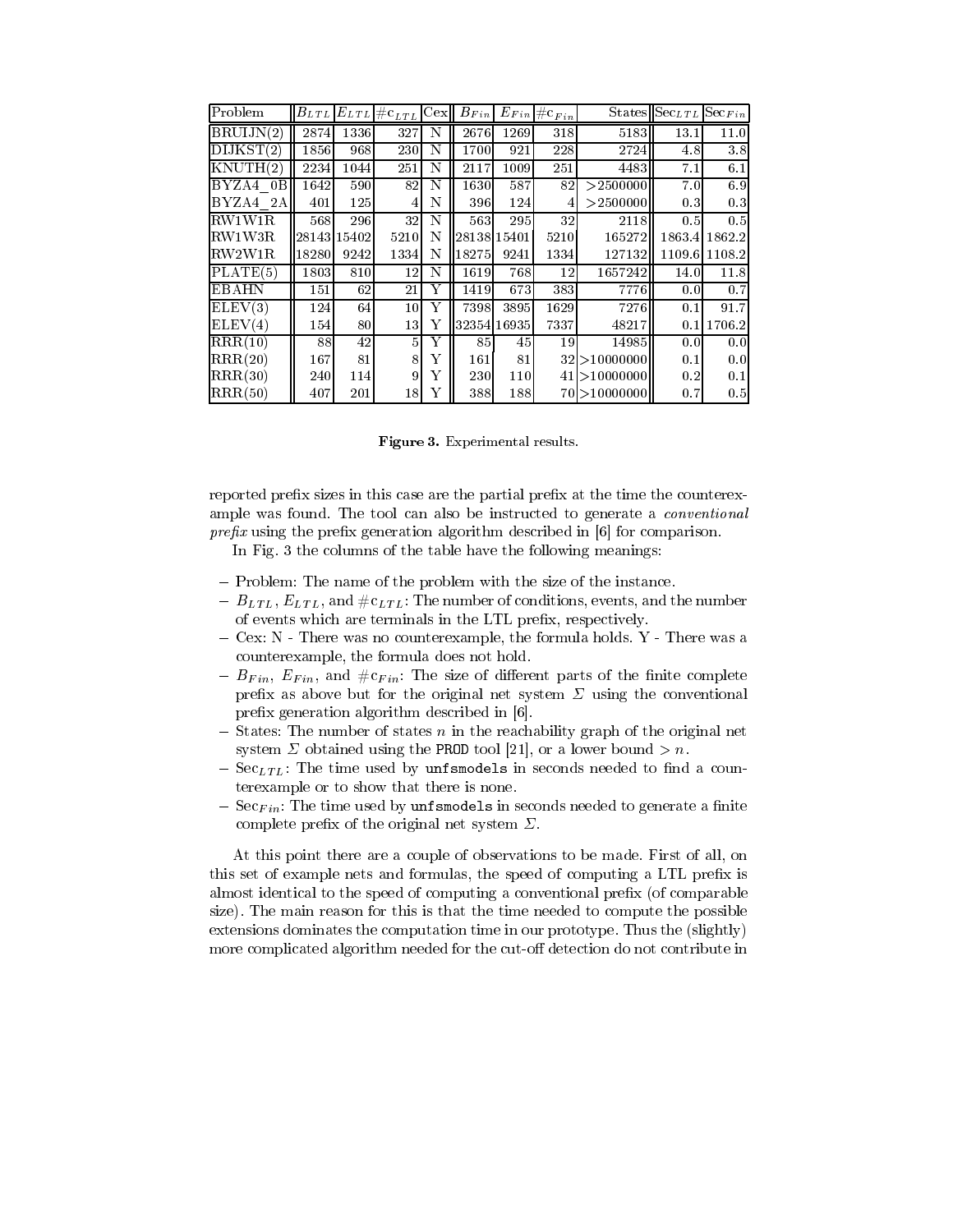a major way to the running time of the tool. Secondly, on all of the experiments, the size of the LTL prefix is of the same order of magnitude as the conventional prefix. Thus in this set of examples the quadratic worst-case blow-up (possible according to Theorem 3) does not materialize. We expect this to be the case also in other examples when the used LTL formulas are short and the properties to be checked are local, in the sense that the product net system preserves most of the concurrency present in the original net system.

| Problem   | $B_I$ | $E_I$            |                 |          |          |          | $\#c_I B_{II} E_{II}  \#c_{II} Cpt $ Formula type  |
|-----------|-------|------------------|-----------------|----------|----------|----------|----------------------------------------------------|
| BRUIJN(2) | 2874  | 1336             | 327             | $\Omega$ | 0        | $\theta$ | $0\Box \neg (p_1 \wedge p_2)$                      |
| DIJKST(2) | 1856  | 968              | 230I            | 0        | $\Omega$ | $\theta$ | $0\Box \neg (p_1 \wedge p_2)$                      |
| KNUTH(2)  | 2234  | 1044             | 251             | 0        | 0        | 0        | $0\Box \neg (p_1 \wedge p_2)$                      |
| BYZA4 0B  | 1642  | 590              | 82              | $\theta$ | 0        | $\theta$ | $0 \Box(p_1\rightarrow \Diamond p_2)$              |
| BYZA4 2A  | 401   | <b>125</b>       | 4               | 0        | 0        | 0        | $0 \Box(p_1\rightarrow \Diamond p_2)$              |
| RW1W1R    | 568   | 296              | 32              | 0        | 0        | 0        | $0 \Box(p_1\rightarrow \Diamond p_2)$              |
| RW1W3R    |       | 2814311540215210 |                 | 0        | 0        | $\Omega$ | $0 \Box(p_1\rightarrow \Diamond p_2)$              |
| RW2W1R    | 18280 |                  | 9242 1334       | $\theta$ | 0        | 0        | $0 \Box(p_1\rightarrow \Diamond p_2)$              |
| PLATE(5)  | 1803  | 810              | 12              | 0        | $\Omega$ | 0        | $0 \Box((p_1 \wedge \neg p_2 \wedge \neg p_3)\vee$ |
|           |       |                  |                 |          |          |          | $(\neg p_1 \land p_2 \land \neg p_3) \lor$         |
|           |       |                  |                 |          |          |          | $(\neg p_1 \land \neg p_2 \land p_3))$             |
| EBAHN     | 113   | 48               | 20 <sup>1</sup> | 38       | 14       | 1        | $1\Box \neg (p_1 \wedge p_2)$                      |
| ELEV(3)   | 22    | $10\,$           | $\Omega$        | 102      | 54       | $10\,$   | $1 \Box(p_1\rightarrow \Diamond p_2)$              |
| ELEV(4)   | 25    | 12               | $\theta$        | 129      | 68       | 13       | $1 \Box(p_1\rightarrow \Diamond p_2)$              |
| RRR(10)   | 40    | 14               | 0               | 48       | 28       | 5        | $1 \Box(p_1\rightarrow \Diamond p_2)$              |
| RRR(20)   | 73    | 27               | 0               | 94       | 54       | 8        | $1 \Box(p_1\rightarrow \Diamond p_2)$              |
| RRR(30)   | 1041  | 38               | 0               | 136      | 76       | 9        | $1 \Box(p_1\rightarrow \Diamond p_2)$              |
| RRR(50)   | 173   | 67               | 0               |          | 234 134  | 18       | $1 \Box(p_1 \rightarrow \Diamond p_2)$             |

Figure 4. Detailed LTL tableau statistics.

In Fig. 4 a detailed breakdown of the different components of the LTL prefix is given. The subscripts I and II denote the part of the prefix used for  $\omega$ -trace and livelock checking, respectively (i.e., events in part-I and part-II). Column Cpt contains the number of checkpoints, i.e. how many of the L-events are checkpoints. Finally Formula type gives the type of the formula being checked.

In Fig. 4 we can also see that in the cases a counterexample was found it was found after only a small amount of the prefix was generated. Actually in all the experiments the counterexample was a livelock counterexample, and the livelock was found from the first checkpoint found during the prefix generation. This allowed the LTL model checking procedure to terminate quite early with a counterexample in many case, see e.g. the ELEV(4) example.

The net systems used in experiments and unfsmodels 0.9 are available at  $\langle$ http://www.tcs.hut.fi/~kepa/experiments/spin2001/ $>$ .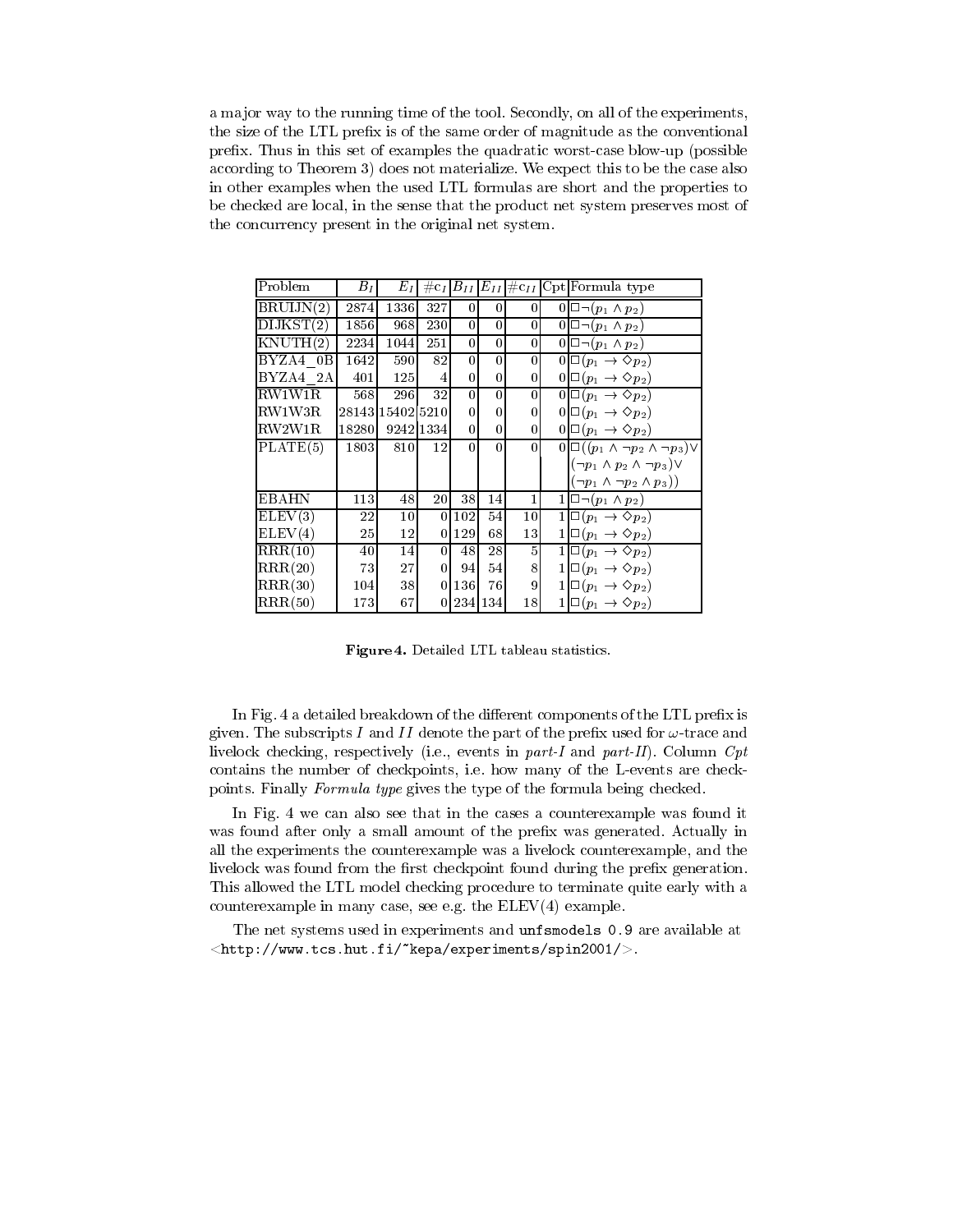# 8 Conclusions

We have presented an implementation of the tableau system of [3]. We have been able to merge the possibly large set of tableaux of [3] into a single one. In this way, the algorithm for model checking LTL with unfoldings remains conceptually similar to the algorithms used to generate prefixes of the unfolding containing all reachable states [6,5]: We just need more sophisticated adequate orders and cut-off events.

The division of the tableau into part-I and part-II events is the price to pay for a partial-order approach to model checking. Other partial-order techniques, like the one introduced by Valmari [19], also require a special treatment of di vergences or livelocks.<sup>3</sup> We have shown that the conditions for checking if  $part-I$ or part-II events are terminals remain very simple.

In our tableau system the size of a tableau may grow quadratically in the number of reachable states of the system. We have not been able to construct an example showing that this bound can be reached, although it probably exists. In all experiments conducted so far the number of events of the tableau is always smaller than the number of reachable states. In examples with a high degree of concurrency we obtain exponential compression factors.

The prototype implementation was created mainly for investigating the sizes of the generated tableau. Implementing this procedure in a high performance prefix generator such as the one described in [5] is left for further work.

### Acknowledgements

We would like to thank Claus Schröter for collecting the set of LTL model checking benchmarks used in this work.

# References

- 1. J. C. Corbett. Evaluating deadlock detection methods for concurrent software. Technical report, Department of Information and Computer Science, University of Hawaii at Manoa, 1995.
- 2. C. Courcoubetis, M. Y. Vardi, P. Wolper, and M. Yannakakis. Memory-efficient algorithms for the verification of temporal properties. Formal Methods in System Design, 1:275-288, 1992.
- 3. J. Esparza and K. Heljanko. A new unfolding approach to LTL model checking. In Proceedings of 27th International Colloquium on Automata, Languages and Programming (ICALP'2000), pages 475-486. Springer, July 2000. LNCS 1853.
- 4. J. Esparza and K. Heljanko. A new unfolding approach to LTL model checking. Research Report A60, Helsinki University of Technology, Laboratory for Theoretical Computer Science, Espoo, Finland, April 2000. Available at http://www.tcs.hut.fi/pub/reports/A60abstract.html.

<sup>3</sup> The idea of dynamically checking which L-transitions are checkpoints could also be used with the approach of [19] to implement state based LTL-X model checking.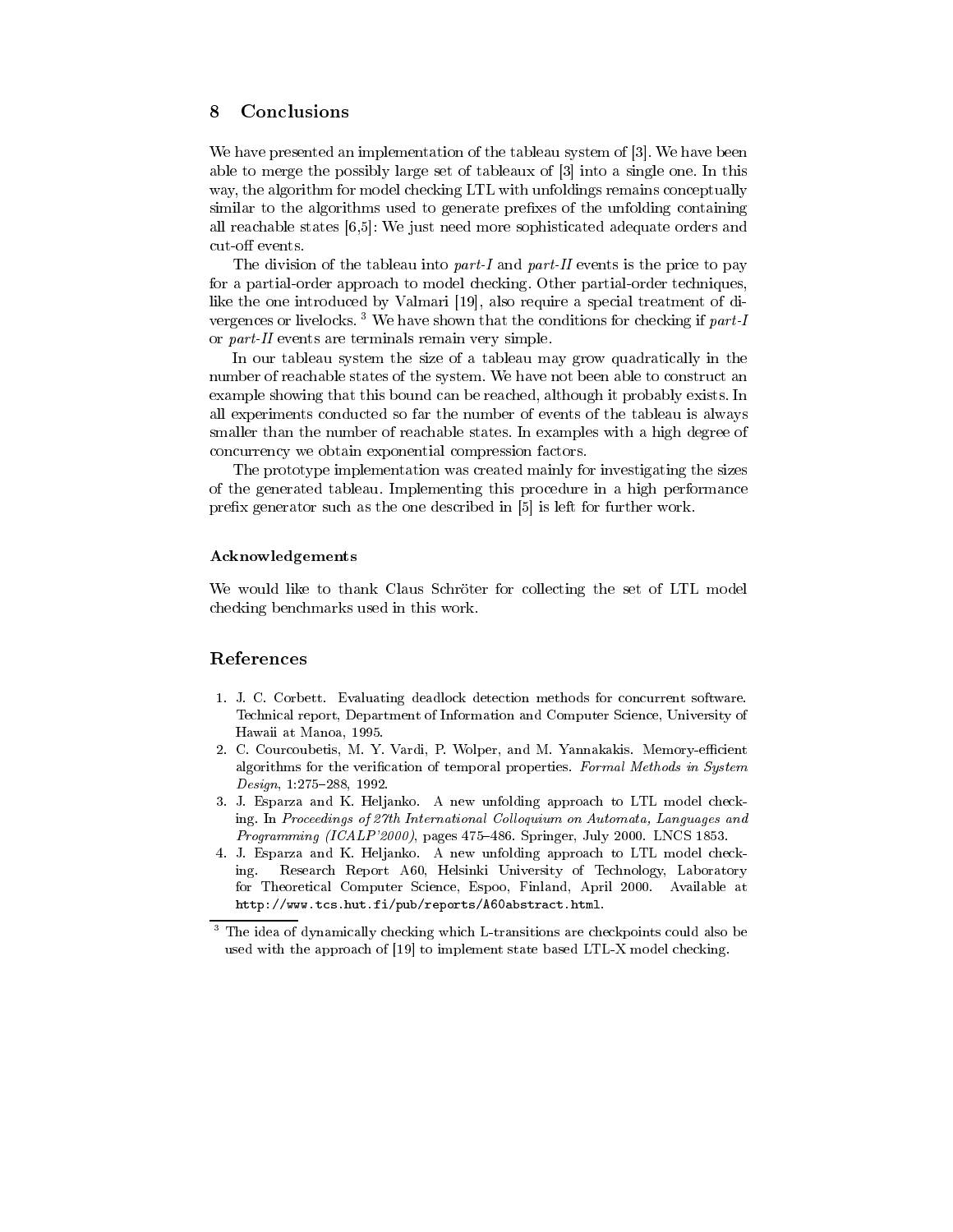- 5. J. Esparza and S. Römer. An unfolding algorithm for synchronous products of transition systems. In Proceedings of the 10th International Conference on Con currency Theory (Concur'99), pages  $2-20$ , 1999. LNCS 1664.
- 6. J. Esparza, S. Römer, and W. Vogler. An improvement of McMillan's unfolding algorithm. In Proceedings of 2nd International Workshop on Tools and Algorithms for the Construction and Analysis of Systems  $(TACAS'96)$ , pages 87-106, 1996. LNCS 1055.
- 7. J. Esparza and C. Schröter. Reachability analysis using net unfoldings. In Proceeding of the Workshop Concurrency, Specification & Programming 2000, volume II of Informatik-Bericht 140, pages 255-270. Humboldt-Universität zu Berlin, 2000.
- 8. R. Gerth, D. Peled, M. Y. Vardi, and P. Wolper. Simple on-the-fly automatic verification of linear temporal logic. In Proceedings of 15th Workshop Protocol Specification, Testing, and Verification, pages 3-18, 1995.
- 9. M. Heiner and P. Deussen. Petri net based qualitative analysis A case study. Technical Report Technical Report I-08/1995, Brandenburg Technische Universität Cottbus, Cottbus, Germany, December 1995.
- 10. K. Heljanko. Deadlock and reachability checking with finite complete prefixes. Research Report A56, Helsinki University of Technology, Laboratory for Theoretical Computer Science, Espoo, Finland, December 1999. Licentiate's Thesis. Available at http://www.tcs.hut.fi/pub/reports/A56abstract.html.
- 11. K. Heljanko. Using logic programs with stable model semantics to solve deadlock and reachability problems for 1-safe Petri nets. Fundamenta Informaticae,  $37(3):247-268$ , 1999.
- 12. G. Holzmann. The model checker SPIN. IEEE Transactions on Software Engi neering,  $23(5):279-295$ , 1997.
- 13. C. Lewerentz and T. Lindner. Formal Development of Reactive Systems: Case Study Production Cell. Springer-Verlag, 1995. LNCS 891.
- 14. K. L. McMillan. Symbolic Model Checking. Kluwer Academic Publishers, 1993.
- 15. S. Melzer and S. Römer. Deadlock checking using net unfoldings. In Proceedings of 9th International Conference on Computer-Aided Verification (CAV '97), pages 352-363, 1997. LNCS 1254.
- 16. S. Merkel. Verification of fault tolerant algorithms using PEP. Technical Report TUM-19734, SFB-Bericht Nr. 342/23/97 A, Technische Universität München, München, Germany, 1997.
- 17. W. Reisig. Petri Nets, An Introduction. Springer-Verlag, 1985.
- 18. P. Simons. Extending and Implementing the Stable Model Seman $tics$ . PhD thesis, Helsinki University of Technology, Laboratory for Theoretical Computer Science, April 2000. Also available as http://www.tcs.hut.fi/pub/reports/A58abstract.html.
- 19. A. Valmari. On-the-fly verification with stubborn sets. In Proceeding of 5th International Conference on Computer Aided Verification  $(CAV'93)$ , pages 397-408, 1993. LNCS 697.
- 20. M. Y. Vardi. An automata-theoretic approach to linear temporal logic. In Logics for Concurrency: Structure versus Automata, pages 238-265, 1996. LNCS 1043.
- 21. K. Varpaaniemi, K. Heljanko, and J. Lilius. PROD 3.2 An advanced tool for efficient reachability analysis. In Proceedings of the 9th International Conference on Computer Aided Verification (CAV'97), pages  $472-475$ , Haifa, Israel, June 1997. Springer-Verlag. LNCS 1254.
- 22. F. Wallner. Model checking LTL using net unfoldings. In Proceeding of 10th International Conference on Computer Aided Verification  $(CAV'98)$ , pages 207-218, 1998. LNCS 1427.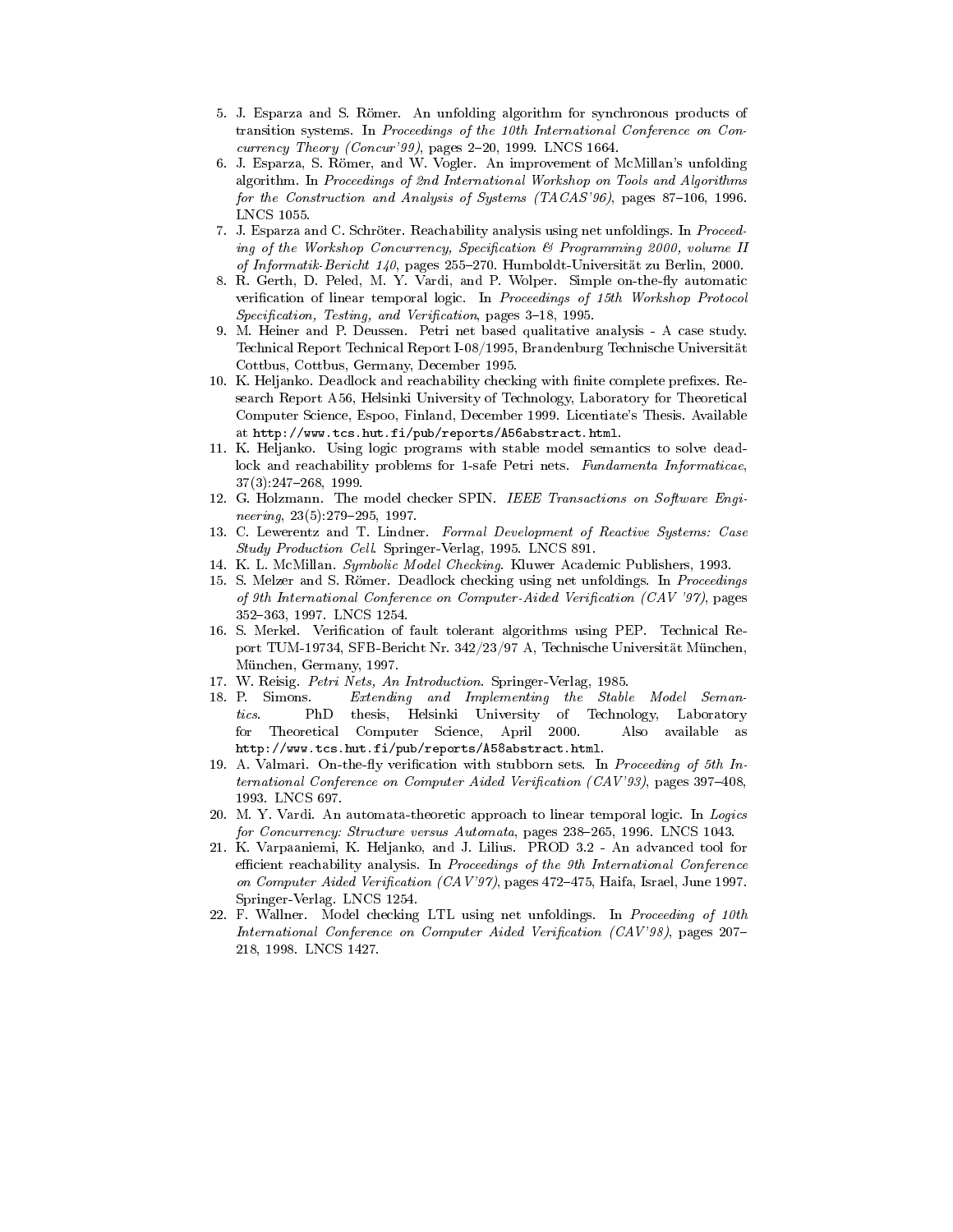# Appendix A - Proofs of Theorems

We start with a lemma proving some additional properties of  $\Sigma_{\neg \varphi}$ .

**Lemma 1.** Let  $\Sigma_{\neg\varphi}$  be the net system defined through steps (1)-(6) in Section 3. On top of (a) and (b) in Theorem 1  $\Sigma_{\neg\varphi}$  also satisfies the following properties.

- (c) No reachable marking of  $\Sigma_{\neg\varphi}$  concurrently enables two different I-transitions.
- (d) If a reachable marking of  $\Sigma_{\neg\varphi}$  concurrently enables two different transitions, then none of them is an L-transition.
- (e) After firing an L-transition all transitions in the sets  $L, V$ , and I stay disabled.
- (f) If M is a marking reached without firing any L-transitions, and M' is a marking reached after firing some L-transitions, then  $M \neq M'$ .
- *Proof.* (c) No reachable marking of  $\Sigma_{\neg \varphi}$  concurrently enables two different Itransitions.

Just observe that all I-transitions have the place  $s_f$  in their preset.

(d) If a reachable marking of  $\Sigma_{\neg \varphi}$  concurrently enables two different transitions, then none of them is a L-transition.

Let  $(q, s, O, H)$  be a reachable marking that concurrently enables an Ltransition  $t$  and another transition  $u$ . Since the preset of  $t$  is also a reachable marking  $(q, s_f, O, H)$ , we have  $q = q$ ,  $s = s_f$ ,  $O \subseteq O$ , and  $H \subseteq H$ . Since all reachable markings of  $\Sigma$  are pairwise incomparable and  $(O, H)$ ,  $(O, H)$  are reachable markings of  $\Sigma$ , we have  $O = O$  and  $H = H$ . Since u is enabled at  $(q, s, O, H)$ , t and u have at least one common place in their presets, and so they are not concurrently enabled.

(e) After firing an L-transition all transitions in the sets  $L, V$ , and I stay disabled forever.

Is immediate from the fact that L-transitions do not put tokens on any scheduling places, and a scheduling place is in the preset of all  $L, V$ , and I -transitions.

(f) Let M be a marking reached without firing any L-transitions, and  $M'$  be a marking reached after firing some L-transitions. Then it holds that  $M \neq M'$ . After an L-transition has fired both scheduling places will stay empty, and before firing it exactly one of them contains a token.

### Proof of Theorem 2

We use the Lemma  $1(d)$ , (f) above in this proof.

The totality follows directly from the fact that  $\prec$  is a total order. It is easy to see that  $\prec_{LTL}$  is well founded. Also it it easy to see from the definition that  $C_1 \subset C_2$  implies  $C_1 \prec_{LTL} C_2$  because this property holds for the  $\prec$  order. We now want to prove that  $\prec_{LTL}$  is preserved by finite extensions. We proceed by showing the claim for extension by a single event  $E = \{e\}$ , the full claim will follow by induction. We have now two cases: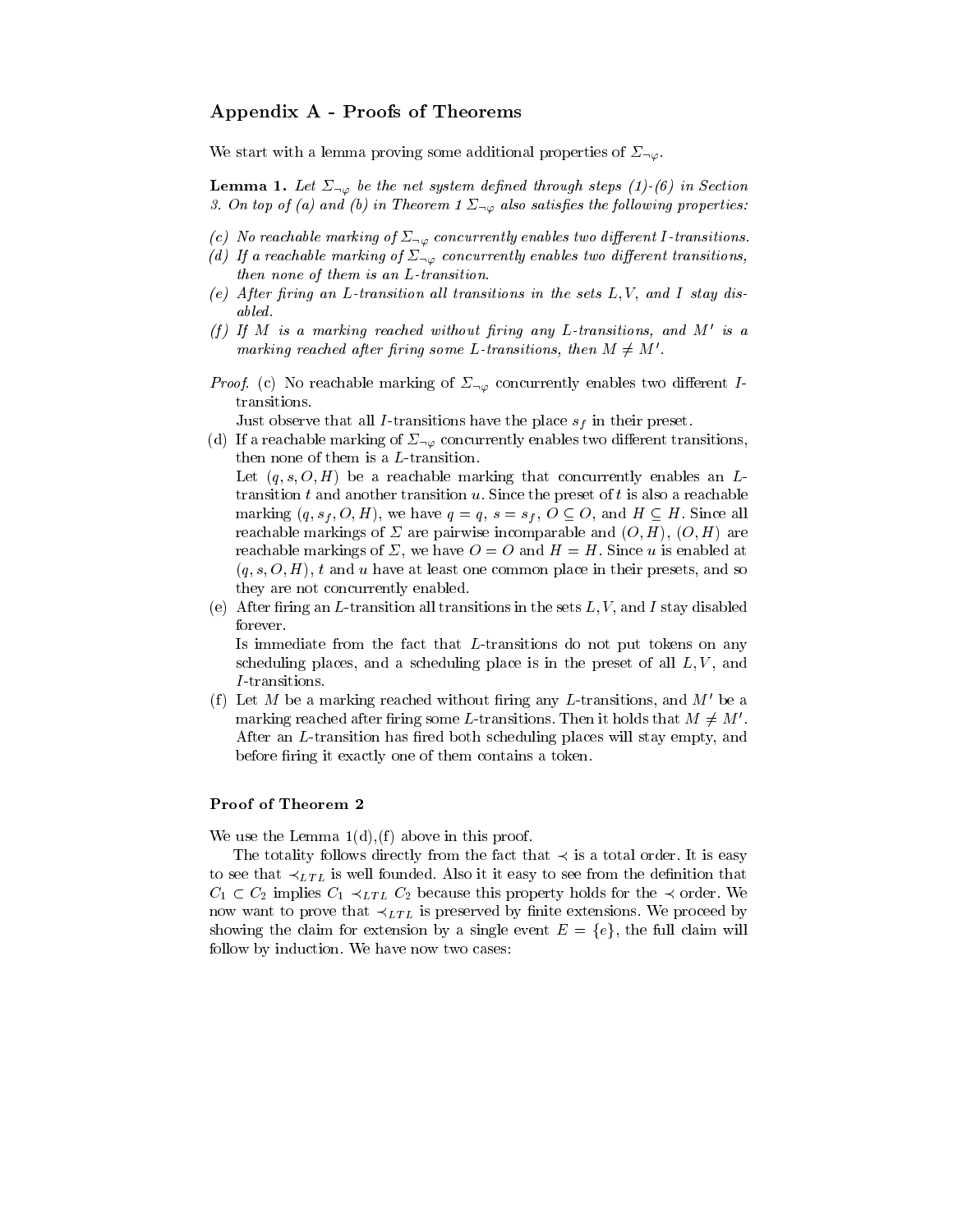- (1)  $C_1$  does not contain an L-event: Now  $Mark(C_1) = Mark(C_2)$  implies that  $C_2$  does not contain an *L*-event either (Lemma 1 (f)). Thus  $BL(C_1)=C_1$ ,  $BL(C_2) = C_2$ ,  $BL(C_1 \oplus E) = C_1 \oplus E$ , and  $BL(C_2 \oplus f(E)) = C_2 \oplus f(E)$ , and we obtain the result from the fact that  $\prec$  is preserved by finite extensions.
- (2)  $C_1$  contains an L-event: Now  $Mark(C_1) = Mark(C_2)$  implies that  $C_2$  also contains an L-event. Thus  $BL(C_1 \oplus E) = BL(C_1)$  because L-events are not concurrent with any other events (Lemma 1 (d)). By the same reasoning  $BL(C_2 \oplus f(E)) = BL(C_2)$ . We us this result in a simple case analysis of the  $\prec_{LTL}$  definition:
	- (a)  $BL(C_1) \prec BL(C_2)$ : We get  $BL(C_1 \oplus E) \prec BL(C_2 \oplus f(E))$ , and thus  $C_1 \oplus E \prec_{LTL} C_2 \oplus f(E).$
	- (b)  $BL(C_1) = BL(C_2)$  and  $C_1 \prec C_2$ : Now it holds that  $BL(C_1 \oplus E)$  $BL(C_2 \oplus f(E))$  and  $C_1 \oplus E \prec C_2 \oplus f(E)$ . Therefore  $C_1 \oplus E \prec_{LTL}$  $C_2 \oplus f(E)$ .

### Proof of Theorem 3

The proofs strategies here are similar to those in [3,4]. However, technical details differ enough that those proofs cannot be directly used here. Thus a self contained proof is given.

We split Theorem 3 into five results contained in Theorem 4-Theorem 8.

#### Soundness and completeness for illegal  $\omega$ -traces

**Theorem 4.** If  $\mathcal T$  contains a successful terminal of type I, then  $\Sigma_{\neg \varphi}$  has an illegal  $\omega$ -trace.

Proof. Let e be a successful terminal of <sup>T</sup> of type I with companion e . In *Proof.* Let e be a successful terminal of  $\mathcal T$  of type I with companion e'. In particular,  $e' < e$ , and so  $|e'| \subset |e|$ . Let  $M_0 \longrightarrow M_1 \longrightarrow M_2$  be a firing sequence or  $\mathcal{Z}_{\neg\varphi}$  such that  $\sigma$  and  $\sigma\sigma_1$  are linearisations or  $[e]$  and  $[e]$ , respectively. Since  $\text{max}(|e|) = \text{max}(|e|)$ , we have  $M_1 = M_2$ . Since  $|e| \setminus |e|$  contains some *I*-event,  $M_0 \xrightarrow{\sigma} M_1 \xrightarrow{\sigma_1^+}$  is an infinite firing sequence of  $\Sigma_{\neg \varphi}$  containing infinitely many occurrences of transitions of  $I$ .

The proof of completeness is a bit more involved. We need a preliminary definition and a lemma.

**Definition 5.** A configuration C of the unfolding of  $\Sigma_{\neg \varphi}$  is bad if it contains at least  $K + 1$  I-events, where K is the number of reachable markings of  $\Sigma_{\neg \varphi}$ .

- **Lemma 2.** (1)  $\Sigma_{\neg\varphi}$  has an illegal  $\varphi$ -trace if and only if its unfolding contains a bad configuration.
- $(2)$  A bad configuration contains at least one successful terminal of type I. (More precisely, if a branching process of  $\Sigma_{\neg \varphi}$  contains a bad configuration, then some event of this configuration is a terminal.)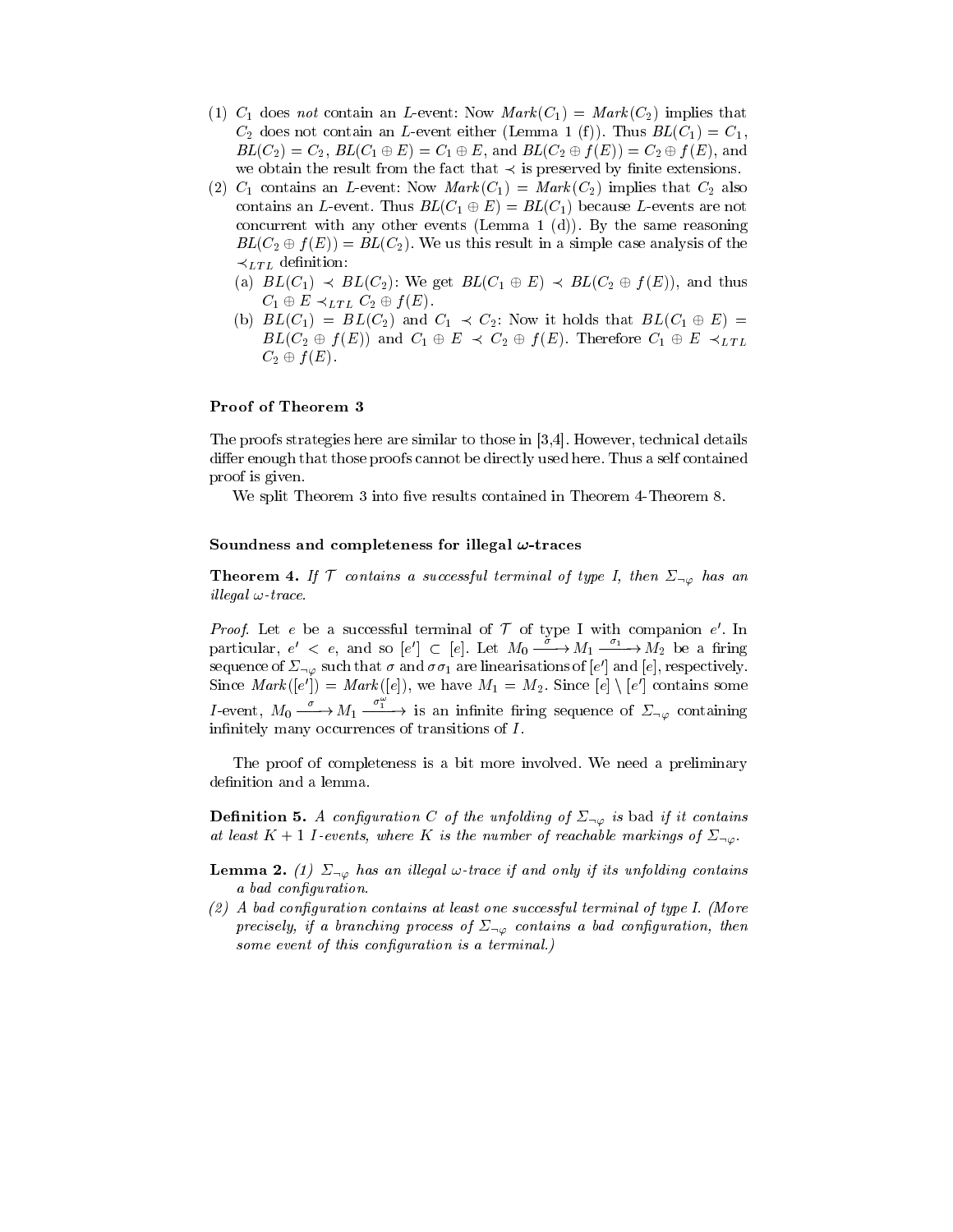*Proof.* (1)  $(\Rightarrow)$ : Let  $M_0 \xrightarrow{\sigma} M$  be a prefix of an illegal  $\omega$ -trace such that  $\sigma$ contains  $K + 1$  occurrences of *I*-transitions. There exists a configuration of the unfolding of  $\Sigma_{\neg \varphi}$  such that  $\sigma$  is a linearisation of C. This configuration is bad.

(1) ( $\Leftarrow$ ): Let C be a bad configuration. C contains at least  $K+1$  I-events. By Lemma 1(c), these events are causally ordered, and so by the pigeonhole principle two of them  $e' < e$  satisfy  $Mark(|e|) = Mark(|e|)$ . Let  $M_0 \xrightarrow{e} M_1 \xrightarrow{e} M_2$ be a linearisation of [e] such that  $\sigma_1$  is a linearisation of [e]. Then  $m_1 = m_2$ , and so  $\sigma_1 \sigma_2$  is an illegal  $\omega$ -trace.

(2) Event e in the proof of (1)  $(\Leftarrow)$  is a successful terminal of type I.

**Theorem 5.** If  $\Sigma_{\neg \varphi}$  has an illegal  $\varphi$ -trace then  $\tau$  has a successful terminal of type I.

*Proof.* By Lemma 2(1), it suffices to show that if the unfolding of  $\Sigma_{\neg\varphi}$  contains a bad configuration, then  $\mathcal T$  has a successful terminal of type I.

We prove that, given a bad configuration C of the unfolding of  $\Sigma_{\neg\varphi}$ , either C contains a type I successful terminal of  $\mathcal T$  (and so  $\mathcal T$  itself contains a type I successful terminal), or there exists another bad configuration  $C'$  such that  $C' \prec_{LTL} C$ . Since  $\prec_{LTL}$  is well founded (see Definition 2), T contains a type I successful terminal.

By Lemma  $2(2)$ , C contains a successful terminal e of type I. If e belongs to  $\mathcal{T}$ , then we are done. Otherwise, C must contain an unsuccessful terminal  $d \leq e$ . Since e is of type I so is d. We have  $C = [d] \oplus (C \setminus [d])$ . Let d' be the companion of d, and let f be an isomorphism between  $\uparrow$  [d] and  $\uparrow$  [d']. Define  $C' = [d'] \oplus f(C \setminus [d])$ . We prove that C' is a bad configuration satisfying  $C' \prec_{LTL} C$ .

We consider two cases, corresponding to the two possibilities for a terminal of type I to be unsuccessful:

(a)  $d' < d$ , and  $[d] \setminus [d']$  contains no *I*-event.

In this case we have  $[d'] \subset [d]$ . By the second condition in the definition of an adequate order, we have  $[d'] \prec_{LTL} [d]$ . By the third condition of the same definition, we have  $C' \prec_{LTL} C$ .

It remains to prove that  $C'$  is bad. We show that  $C$  and  $C'$  contain the same number of *I*-events. Since  $[d] \setminus [d']$  contains no *I*-event, we have  $\#_I [d'] = \#_I [d]$ . Since isomorphisms preserve labelling, we have  $\#_I (C' \setminus [d']) = \#_I (C \setminus [d])$ . So  $#_IC' = #_IC.$ 

(b)  $[d'] \prec_{LTL} [d]$  and  $\#_I [d'] \geq \#_I [d]$ .

Since  $[d'] \prec_{LTL} [d]$ , we have  $C' \prec_{LTL} C$  by the third condition in the definition of an adequate order. It remains to prove that  $C'$  is bad. We show that  $C'$ contains at least as many *I*-events as *C*. We have  $\#_I[d'] \ge \#_I[d]$  by assumption. Since isomorphisms preserve labelling, we also have  $\#_I(C' \setminus [d']) = \#_I(C \setminus [d])$ . So  $\#_IC' \geq \#_IC$ .

Soundness for illegal livelocks We start with some simple observations following directly from the definitions.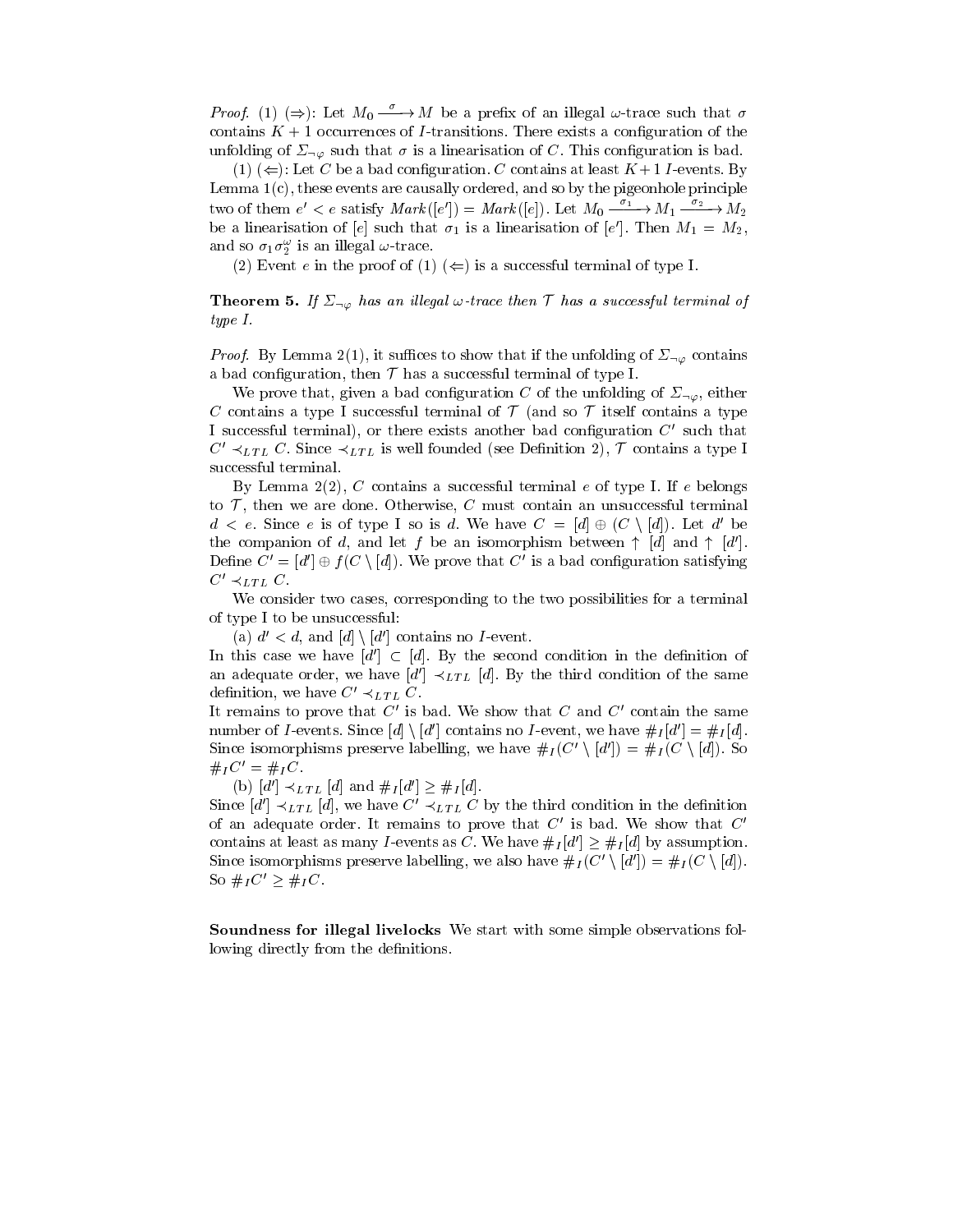**Lemma 3.** Let  $C$  be a configuration.

- (1)  $BL(C)$  contains at most one L-event. If  $BL(C)$  contains one L-event, then this event is the unique maximal event of  $BL(C)$ .
- (2) All events of  $AL(C)$  are invisible.
- (3) If some linearisation of C is an illegal livelock  $M_0 \xrightarrow{\sigma} M \xrightarrow{\tau}$ , then  $\sigma$  is a linearisation of  $BL(C)$ .

*Proof.* (1) By the definition of BL, all L-events of  $BL(C)$  are maximal events of  $BL(C)$ . Since L-transitions are never concurrently enabled with any other transition (Lemma 1(d)),  $BL(C)$ , the set of maximal events of  $BL(C)$  either contains no L-events, or it consists of exactly one L-event.

(2) Follows easily from the definition of  $AL$  and Lemma 1(e).

- (3) Since the last transition of  $\sigma$  is a L-transition, C contains one L-event. By
- (1), this is the unique maximal event of  $BL(C)$ .

The following lemma is also a preliminary.

**Lemma 4.** Let  $C_1, C_2$  be configurations of the unfolding of a 1-safe net system  $\sum$  such that  $C_1 \cup C_2$  is a configuration, and  $Mark(C_1)=M = Mark(C_2)$ . Then  $Mark(C_1 \cap C_2)=M$ .

*Proof.* Let  $c_1, c_2, c_{12}$  be the cuts corresponding to  $C_1$ ,  $C_2$ , and  $C_1 \cap C_2$ , respectively.

(1) If  $p \in M$ , then  $p \in Mark(C_1 \cap C_2)$ .

Since  $p \in M$ , there exist  $b_1 \in c_1$ ,  $b_2 \in c_2$  such that  $l(b_1)= p = l(b_2)$ . Since  $\Sigma$ is 1-safe,  $b_1$  and  $b_2$  cannot be concurrent. Since  $C_1 \cup C_2$  is a configuration, they must be causally related. Assume without loss of generality that  $b_1 \leq b_2$ . Then  $b_1 \in c_{12}$ , and so  $p \in Mark(C_1 \cap C_2)$ .

(2) If  $p \in Mark(C_1 \cap C_2)$ , then  $p \in M$ .

Since  $p \in Mark(C_1 \cap C_2)$ , there exists  $b \in c_{12}$  such that  $l(b) = p$ . Then  $b \in c_1 \cup c_2$ , and so  $p \in Mark(C_1)$  or  $p \in Mark(C_2)$ . Since  $Mark(C_1)=M = Mark(C_2)$ , we have  $p \in M$ .

We can now prove the soundness of the tableau for illegal livelocks.

**Theorem 6.** If  $\mathcal{T}$  contains a successful terminal of type II, then  $\Sigma_{\neg \varphi}$  contains an illegal livelock.

 $17700$ . Let  $e$  be the successful terminal and let  $e$  be its companion. Since  $e$ is of type  $I(\rho)$  we have  $BL(|e|) = BL(|e|)$ , and so e is a part-II event. Let  $M_0 \xrightarrow{\sigma_1} M_1 \xrightarrow{\sigma_2} M_2 \xrightarrow{\sigma_3} M_3$  be a linearisation of [e] such that  $\sigma_1$  is a imearisation of  $BL(|e|)$ , and  $\sigma_1\sigma_2$  is a linearisation of  $|e| \cap |e|$  . (Notice that  $\sigma_2$ is a non-empty sequence.) By Lemma 3(1), the last transition of  $\sigma_1$  belongs to L. Since  $\neg(e \neq e)$ ,  $[e] \cup [e]$  is a configuration and so, by Lemma 4, Mark ( $[e]$ ) =  $Mark(|e|+|e|), \text{ i.e., } M_2 = M_3.$  Since  $\sigma_1$  is a linearisation of  $BL(|e|)$  and  $\sigma_1 \sigma_2 \sigma_3$ is a linearisation of [e],  $\sigma_2$  contains only invisible transitions (Lemma 3(2)). So  $M_0 \xrightarrow{\sigma_1} M_1 \xrightarrow{\sigma_2 \sigma_3}$  is an illegal livelock of  $\Sigma_{\neg \varphi}$ .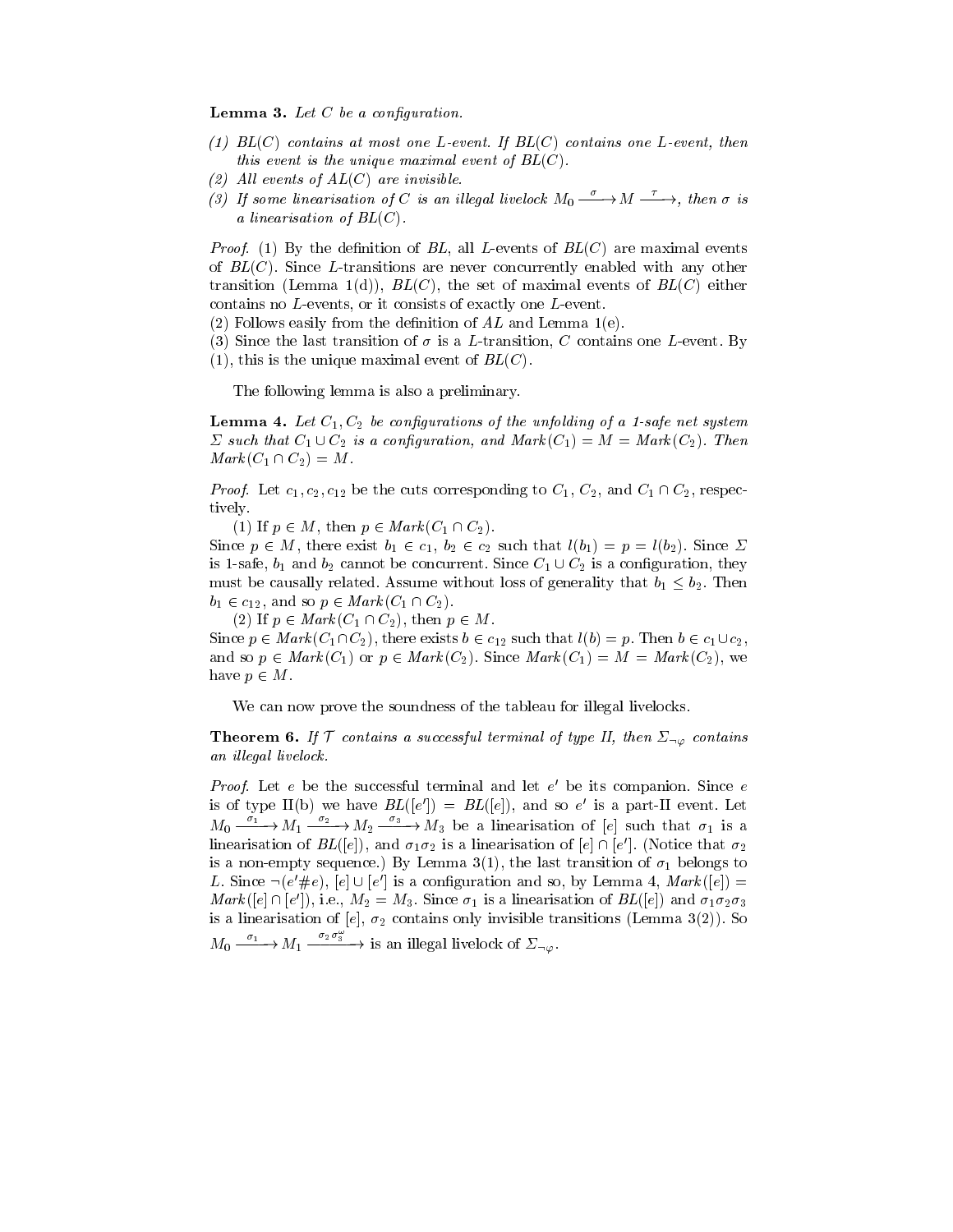Completeness for the illegal livelocks The completeness proof uses the following notion:

**Definition 6.** A configuration C is a L-configuration if  $BL(C) \neq \emptyset$  and  $AL(C)$ contains at least  $K + 1$  events, where K is the number of reachable markings of  $\Sigma_{\neg\varphi}$ .<br>Loosely speaking, the following lemma shows that L-configurations are finite

witnesses of the existence of illegal livelocks.

**Lemma 5.**  $\Sigma_{\neg\varphi}$  has an illegal livelock  $M_0 \xrightarrow{\sigma} M \xrightarrow{\tau}$  if and only if its unfolding contains a L-configuration C such that  $\sigma$  is a linearisation of  $BL(C)$ .

*Proof.*  $(\Rightarrow)$ : Let  $M_0 \xrightarrow{\sigma} M \xrightarrow{\tau}$  be a livelock of  $\Sigma_{\neg \varphi}$ , i.e.,

- the last transition of  $\sigma$  belongs to L, and
- $\tau$  is an execution containing only invisible transitions.

Let C be an (infinite) configuration of the unfolding of  $\Sigma_{\neg \varphi}$  such that  $\sigma \tau$  is one of its linearisations. By Lemma 3(3),  $\sigma$  is a linearisation of  $BL(C)$ . Since C is infinite,  $AL(C)$  contains infinitely many events. Let  $BL(C) \oplus E$  be an extension of  $BL(C)$  such that E contains  $K + 1$  events;  $BL(C) \oplus E$  is a L-configuration.

( $\Leftarrow$ ): Let C be a L-configuration, and let  $M_0 \xrightarrow{\sigma_1} M_1$  be a linearisation of  $BL(C)$ . By Lemma 3(1), the last transition of  $\sigma_1$  is labelled by a transition of L. We construct an execution  $M_1 \xrightarrow{\sigma_2 \sigma_3}$  of invisible transitions, which implies that  $M_0 \longrightarrow M_1 \xrightarrow{\sigma_2 \sigma_3}$  is an illegal livelock. Since  $AL(C)$  contains at reast  $K + 1$  events, there exist two events  $e, e \in AL(C)$  such that *mark* ( $e$  )  $=$ Mark(e). Let  $M_0 \xrightarrow{\sigma_1} M_1 \xrightarrow{\sigma_2} M_2 \xrightarrow{\sigma_3} M_3$  be a linearisation of [e] such that  $M_0 \longrightarrow M_1 \longrightarrow M_2$  is a linearisation of  $|e| \cap |e'|$ . By Lemma 4 we have  $M_2 = M_3$ , and so  $M_0 \xrightarrow{\sigma_1} M_1 \xrightarrow{\sigma_2 \sigma_3}$  is an execution; since, by Lemma 3(2),  $\sigma_3$  only contains invisible transitions, this execution is an illegal livelock.

Loosely speaking, our next lemma shows that  $L$ -configurations lead to terminals in the tableau system.

#### **Lemma 6.** Every L-configuration contains a successful terminal of type II.

*Proof.* Since  $AL(U)$  contains at least  $K + 1$  events, there exist two events  $e^+ e^ AL(U)$  such that  $Mark(e) = Mark(e)$ . Since  $e, e \in AL(U)$ ,  $BL(|e|) = BL(U) =$  $DL(|e|)$ . Without loss of generality we assume  $e \prec_{LTL} e$  (recall that  $\prec_{LTL}$  is a total order). Since  $e$ ,  $e \in C$  we have  $\neg (e \# e)$ , and so e is a successive terminal of type II.

**Theorem 7.** If  $\Sigma_{\neg \varphi}$  contains an illegal livelock then  $\mathcal T$  contains a successful terminal of type II.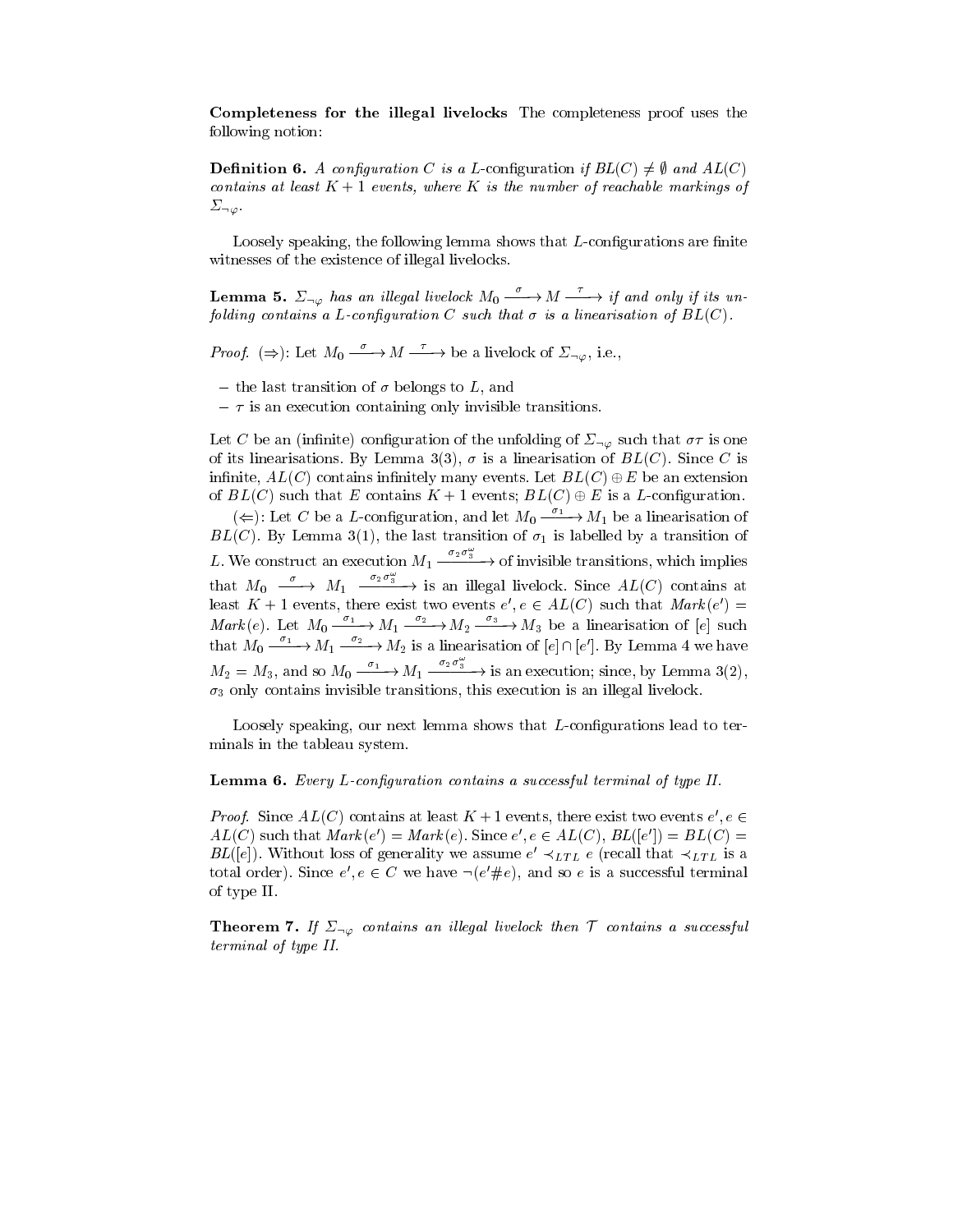*Proof.* By Lemma 5 the unfolding of  $\Sigma_{\neg \varphi}$  contains some L-configuration C. By Lemma 6, C contains a successful terminal e of type II.

We prove the following: either  $\mathcal T$  contains a type II successful terminal of C, or the unfolding of  $\Sigma_{\neg \varphi}$  contains another L-configuration  $C' \prec_{LTL} C$ . Since  $\prec_{LTL}$  is well founded,  $\mathcal T$  must contain a type II successful terminal.

If  $T$  does not contain any type II successful terminals, then in particular it does not contain e, and so  $\mathcal T$  must contain an terminal  $d < e$  which is not of type  $II(b)$ .

We construct an L-configuration  $C' \prec_{LTL} C$ . We consider three possible cases, corresponding to the three possibilities for a terminal to be unsuccessful. (1) d is a terminal of type  $I(a)$  or  $I(b)$ .

Let d' be the companion of d. Since  $Mark([d']) = Mark([d])$ , there is an isomorphism f from  $\uparrow d$  to  $\uparrow d'$ . Define  $C' = [d'] \cup f(C \setminus [d])$ . Since d is a part-I event (in particular d is not an L-event), we have  $BL(C)=[d] \oplus E$  for some nonempty set of events E. It holds that  $BL(C')=[d'] \oplus f (E)$  and  $AL(C')=f (AL(C))$ . Since E is nonempty, we have  $BL(C') \neq \emptyset$ . Since  $AL(C') = f(AL(C))$ , we have  $|AL(C')| = |AL(C)|$ , and so  $AL(C')$  contains at least  $K + 1$  events. Since  $[d'] \prec_{LTL} [d]$  and  $\prec_{LTL}$  is preserved by finite extensions, we have  $BL(C') \prec_{LTL}$  $BL(C)$ , and so  $C' \prec_{LTL} C$ .

(2) d is a terminal of type  $II(a)$ .

Let d' be the companion of d. Since d is a terminal of type  $II(a)$ , it is a part-II event. By Lemma 1(f), d' is also a part-II event. By Lemma 3(3),  $\Sigma_{\neg \varphi}$  has an illegal livelock  $M_0 \xrightarrow{\sigma} M \xrightarrow{\sigma_1}$  such that  $\sigma$  is a linearisation of  $BL(C)$ .

We split  $\sigma_1$  into two sequences,  $\sigma_1 = \sigma_2 \sigma_3$ , such that  $\sigma \sigma_2$  is a linearisation of  $[d]$ , and so

$$
M_0 \xrightarrow{\sigma} M \xrightarrow{\sigma_2} Mark([d]) \xrightarrow{\sigma_3} \rightarrow
$$

Now we find a linearisation  $\sigma' \sigma_2'$  of  $[d']$  such that  $M_0 \xrightarrow{\sigma'} M' \xrightarrow{\sigma'_2} Mark([d'])$ . So we have

$$
M_0 \xrightarrow{\sigma'} M' \xrightarrow{\sigma'_2} Mark([d']) = Mark([d]) \xrightarrow{\sigma_3} \rightarrow
$$

which is an illegal livelock of  $\Sigma_{\neg \varphi}$ . By Lemma 5, there is a L-configuration C' such that  $\sigma'$  is a linearisation of  $BL(C')$ . It remains to prove  $C' \prec_{LTL} C$ . Since  $\sigma'$  is a prefix of  $\sigma'\sigma'_{2}$ , we have  $BL(C') \subseteq [d']$ . We now have

$$
BL(C') = BL([d']) \quad (BL(C') \subseteq [d'])
$$
  
\n
$$
\prec_{LTL} BL([d]) \quad (d \text{ is of type II(a)})
$$
  
\n
$$
= BL(C) \quad (BL(C) \subseteq [d])
$$

It follows  $C' \prec_{LTL} C$  (definition of  $\prec_{LTL}$ ).

(3) d is a terminal of type  $II(c)$ .

Let d' be the companion of d. Since  $Mark([d']) = Mark([d])$ , there is an isomorphism f from  $\uparrow d$  to  $\uparrow d'$ . Define  $C' = [d'] \cup f(C \setminus [d])$ .

We first prove  $BL(C') = BL(C)$ . Since d is a terminal of type II(c), it is a part-II event. By Lemma 1(f), d' is also a part-II event. So we have  $BL(C)$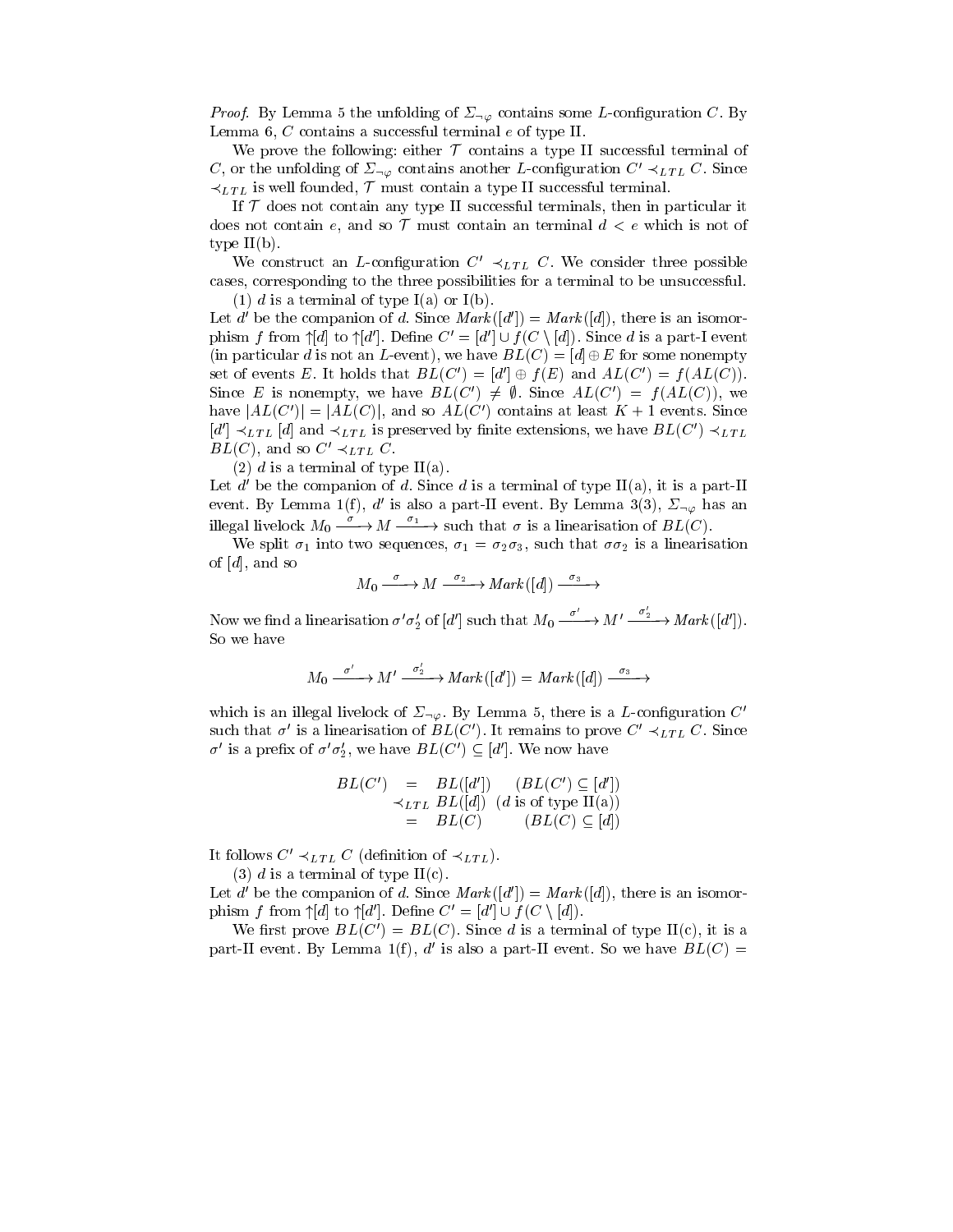$BL([d])$  and  $BL(C') = BL([d'])$ . Since d is of type II(c),  $BL([d']) = BL([d])$ , and we are done.

We now show that C' is a L-configuration such that  $C' \prec_{LTL} C$ . Since C is a L-configuration,  $BL(C) \neq \emptyset$ , and so, since  $BL(C') = BL(C)$ ,  $BL(C') \neq \emptyset$ . Since [d] is a terminal of type II(c), we have  $|[d']| \geq |[d]|$ , and so, since  $BL([d]) =$  $BL([d'])$ ,  $|AL(C')| \geq |AL(C)|$ . Since C is a L-configuration,  $|AL(C)| \geq K + 1$ . Finally,  $C' \prec_{LTL} C$  is proved exactly as in case (2).

Finiteness of the tableau We will now proceed to prove the following

**Theorem 8.**  $\mathcal T$  contains at most  $K^2$  non-terminal events, where K is the number of reachable markings of  $\Sigma_{\neg\varphi}$ .

Using Lemma 1(f) we get that the reachable markings of  $\Sigma_{\neg \varphi}$  can be divided into to disjoint sets, marking reachable by firing no  $L$ -transitions and markings reachable after firing some L-transition. Let  $K_I$  and  $K_{II}$  respectively denote the number of these markings, and so  $K = K_I + K_{II}$ .

We first consider the size of part-I.

**Lemma** 1. 1 contains at most  $K_I^-$  non-terminal part-1 events.

Proof. We proceed in three steps.

- (1) Let C be an configuration of  $\mathcal T$  containing only part-I events. If C contains more than  $K_I$  events labelled by transitions of  $I$ , then  $C$  contains a terminal. Since all events labelled by transitions of I are causally related (Lemma  $1(c)$ ), C contains a chain  $e_1 < \ldots < e_{K_I+1}$  of such events. By the pigeonhole principle, there are events  $e_i < e_j$ ,  $1 \leq i, j \leq K_I + 1$ , such that  $Mark([e_i])$  $Mark([e_i])$ . Now  $e_i$  is a type I terminal.
- (2) Let M be a reachable marking of  $\Sigma_{\neg \varphi}$  without firing any L-transitions.  $\mathcal T$ contains at most  $K_I$  non-terminal part-I events e such that  $Mark(e) = M$ . Assume the contrary, and let  $e_1 \ldots e_{K_I+1}$  be pairwise different non-terminal part-I events such that  $Mark(e_i)=M$  for all  $1 \leq i \leq K_I + 1$ . By (1), we have  $\#_I [e_i] \leq K_I$  for all  $1 \leq i \leq K_I + 1$ . So there are two indices  $i \neq j$  such that  $\#_I [e_i] = \#_I [e_i]$ . Since  $\prec_{LTL}$  is a total order, we have either  $[e_i] \prec [e_i]$ or  $[e_i] \prec [e_i]$ . So by the definition of terminals of type I either  $e_i$  or  $e_j$  is a type I terminal.
- (3) T contains at most  $K_I^-$  non-terminal part-1 events. By (2),  $\mathcal T$  contains at most  $K_I$  non-terminal part-I events for each marking reachable without firing L-transitions, and so there are at most  $K_I$  fronterminal part-I events.

We next consider the size of part-II.

**Lemma 8.** I contains at most  $K_{II}$  non-terminal part-11 events.

Proof. We use the same pattern as above and proceed in three steps.